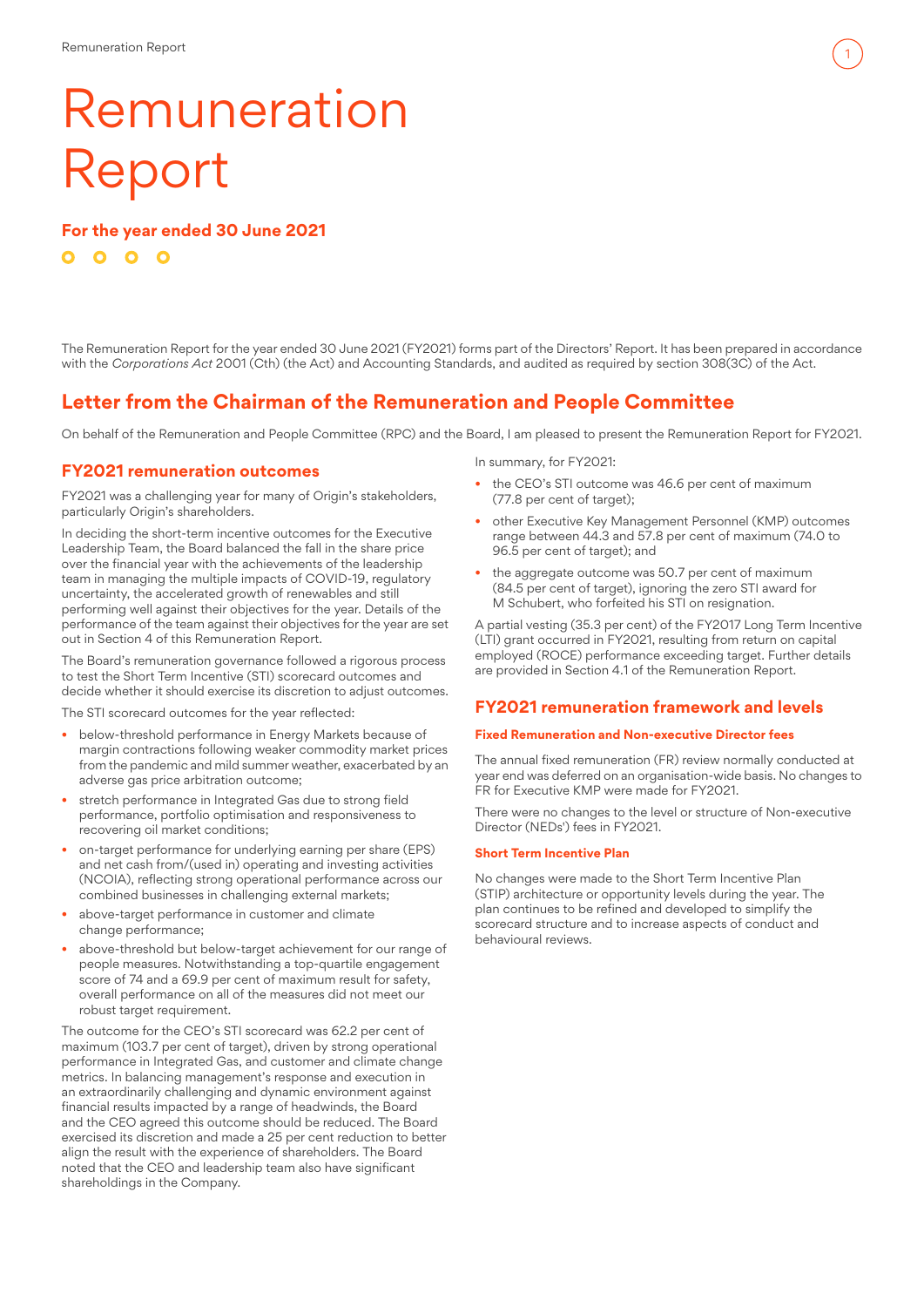#### **Long Term Incentive Plan**

2

A comprehensive assessment of the remuneration framework was undertaken during FY2020. The Board concluded from the review that the LTI Plan (LTIP) was not suited to the industry risks and opportunities inherent in Origin's business. The commodity price cycles faced by Integrated Gas coupled with the energy transition and transformation of the Energy Markets business undermined the efficacy of ROCE metrics. The LTIP was failing to meet the objectives of attraction, retention, motivation and building executive shareholding.

As advised to shareholders last year, the Board concluded that alternative models using Restricted Shares (RSs) with reduced opportunity, longer deferral periods, underpinning performance criteria and increased shareholding requirements are better suited to the Company's return and investment profile. The new Restricted Share Rights (RSRs) are considered a better structure to achieve the intended objectives.

Following the release of the FY2020 Remuneration Report, the Board engaged with major investors and proxy advisors before finalising a revised LTIP structure. Overall, the feedback strongly supported the RSR structure, but a number of stakeholders expressed a preference for an external financial performance condition, such as relative TSR (RTSR), as a part of a modified LTIP structure. Accordingly, the combined RSR and RTSR model (modified LTIP) was adopted for LTIP awards made in FY2021.

The implications of this change on executive remuneration included:

- a 33 per cent reduction in the LTIP maximum opportunity levels;
- a reduction in maximum Total Remuneration (TR) of 13.4 per cent;
- an increase in the Minimum Shareholding Requirements (MSR) for Executives;
- an extension of the deferral period from four to five years; and
- in relation only to those rights that ultimately vest, a dividendequivalent for better alignment with shareholders.

The Board made these changes as they better reflect the investment cycle of our business. They significantly improve alignment of executive and shareholder interests in the level of reward, the increased ownership required, and the longer deferral period.

There is no change to the executive remuneration framework, including equity grant, in FY2022.

## **FY2022 remuneration**

Following the salary freeze in FY2021, modest adjustments will be made to FR for Executive KMP from 1 July 2021 in order to maintain market competitiveness. The CEO's FR will increase by 2.7 per cent, and Other Executive KMP by an average of 2.3 per cent for FY2022, in line with adjustments for our workforce more generally.

There is no change to LTIP arrangements for the grants to be made in early FY2022.

Finally, there will be no changes to the structure or level of NED fees for FY2022.

#### **Steven Sargent**

Chairman, Remuneration and People Committee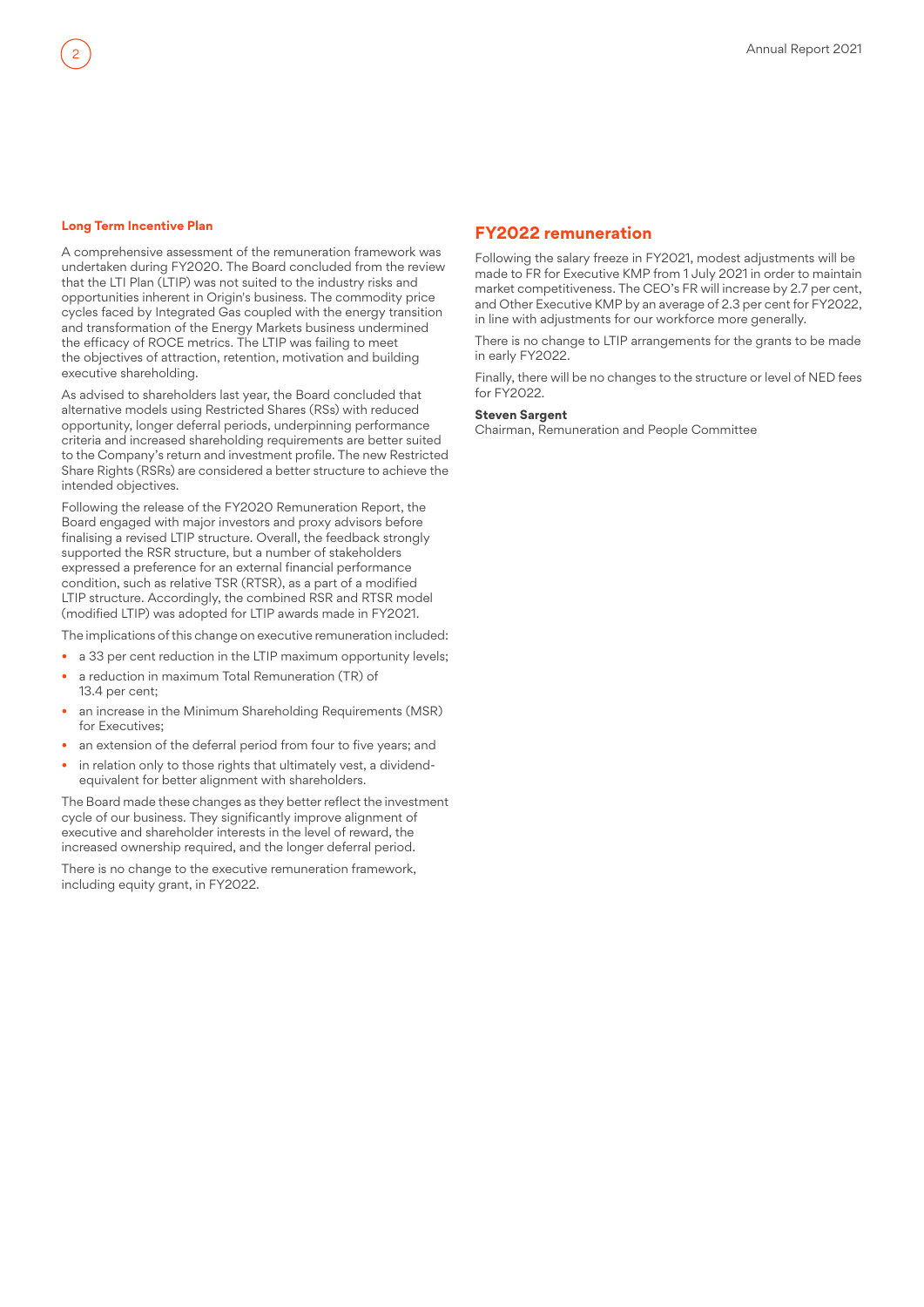## 3

## **Report structure**

The Remuneration Report is divided into the following sections:

- 1. **Key Management Personnel**
- 2. **[Remuneration link with Company performance and strategy](#page-3-0)**
- 3. **[Remuneration framework details](#page-4-0)**
- 4. **[Company performance and remuneration outcomes](#page-10-0)**
- 5. **[Governance](#page-14-0)**
- 6. **[Non-executive Director fees](#page-16-0)**
- 7. **[Statutory tables and disclosures](#page-17-0)**

## **1 Key Management Personnel**

The Remuneration Report discloses the remuneration arrangements and outcomes for people listed below: individuals who have been determined as KMP as defined by AASB 124 *Related Party Disclosures*. Members of the RPC are identified in the last column.

|               |              | <b>Name</b>             | Role                                                       | Appointed   | <b>Retired</b> | <b>RPC</b>   |
|---------------|--------------|-------------------------|------------------------------------------------------------|-------------|----------------|--------------|
| Non-executive |              | S Perkins <sup>1</sup>  | Chairman, Independent                                      | 20-Oct-20   |                | $\checkmark$ |
|               |              | J Akehurst              | Independent                                                | 29-Apr-09   |                |              |
|               |              | I Atlas                 | Independent                                                | 19-Feb-21   |                |              |
|               |              | M Brenner               | Independent                                                | 15-Nov-13   |                |              |
|               |              | G Lalicker              | Independent                                                | 1-Mar-19    |                |              |
|               |              | M McCormack             | Independent                                                | 18-Dec-20   |                | ✓            |
|               | <b>Board</b> | <b>B</b> Morgan         | Independent                                                | 16-Nov-12   |                |              |
|               |              | S Sargent               | Independent                                                | 29-May-15   |                | Chair        |
|               |              | J Withers               | Independent                                                | 21-Oct-20   |                |              |
|               |              | G Cairns                | Former Chairman, Independent                               | 23-Oct-13   | 20-Oct-20      |              |
|               |              | T Engelhard             | Former NED, Independent                                    | 1-May-17    | 20-Oct-20      |              |
|               |              | F Calabria              | Chief Executive Officer (CEO)                              | 19-Oct-16   |                |              |
|               |              | L Tremaine              | Chief Financial Officer (CFO)                              | 10-Jul-17   |                |              |
| Executive     |              | J Briskin               | Executive General Manager, Retail                          | $5$ -Dec-16 |                |              |
|               |              | G Jarvis                | Executive General Manager, Energy Supply<br>and Operations | $5$ -Dec-16 |                |              |
|               |              | M Schubert <sup>2</sup> | Executive General Manager, Integrated Gas                  | $1-May-17$  | 30-Jun-21      |              |

1 KMP full year (appointed to the Board in September 2015 and appointed Chairman on 20 October 2020).

2 KMP full year, terminated employment at close of business on 30 June 2021.

The term 'Other Executive KMP' (abbreviated as 'Other' in tables and charts) refers to Executive KMP excluding the CEO. 'Executive team' is a broader reference to the Executive Leadership Team (ELT).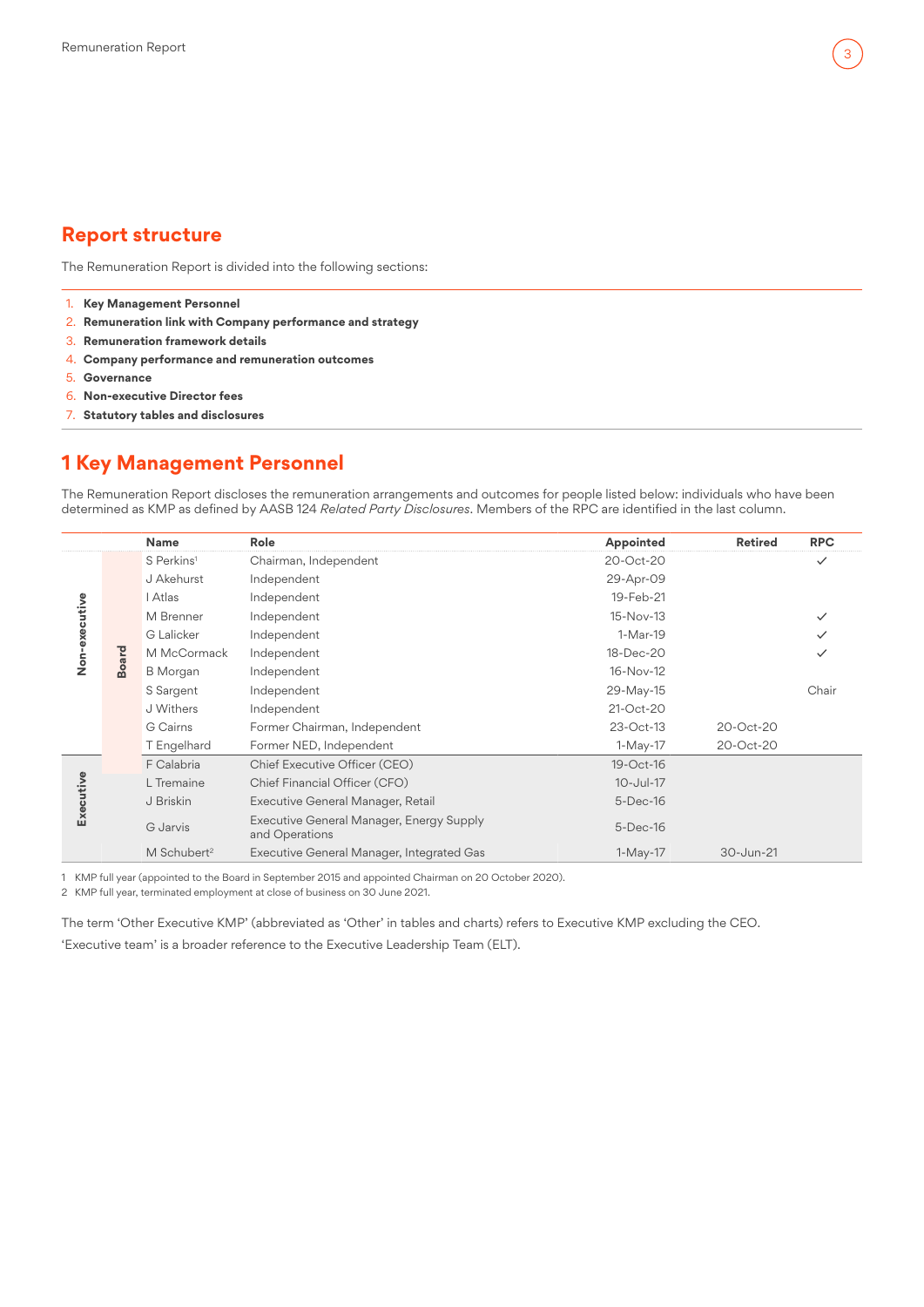## **2 Remuneration link with Company performance and strategy**

## **2.1 Overview of remuneration framework**

<span id="page-3-0"></span>4

Our remuneration framework is designed to support the Company's strategy and to reward our people for its successful execution. It is designed around three principles, summarised in the diagram below.

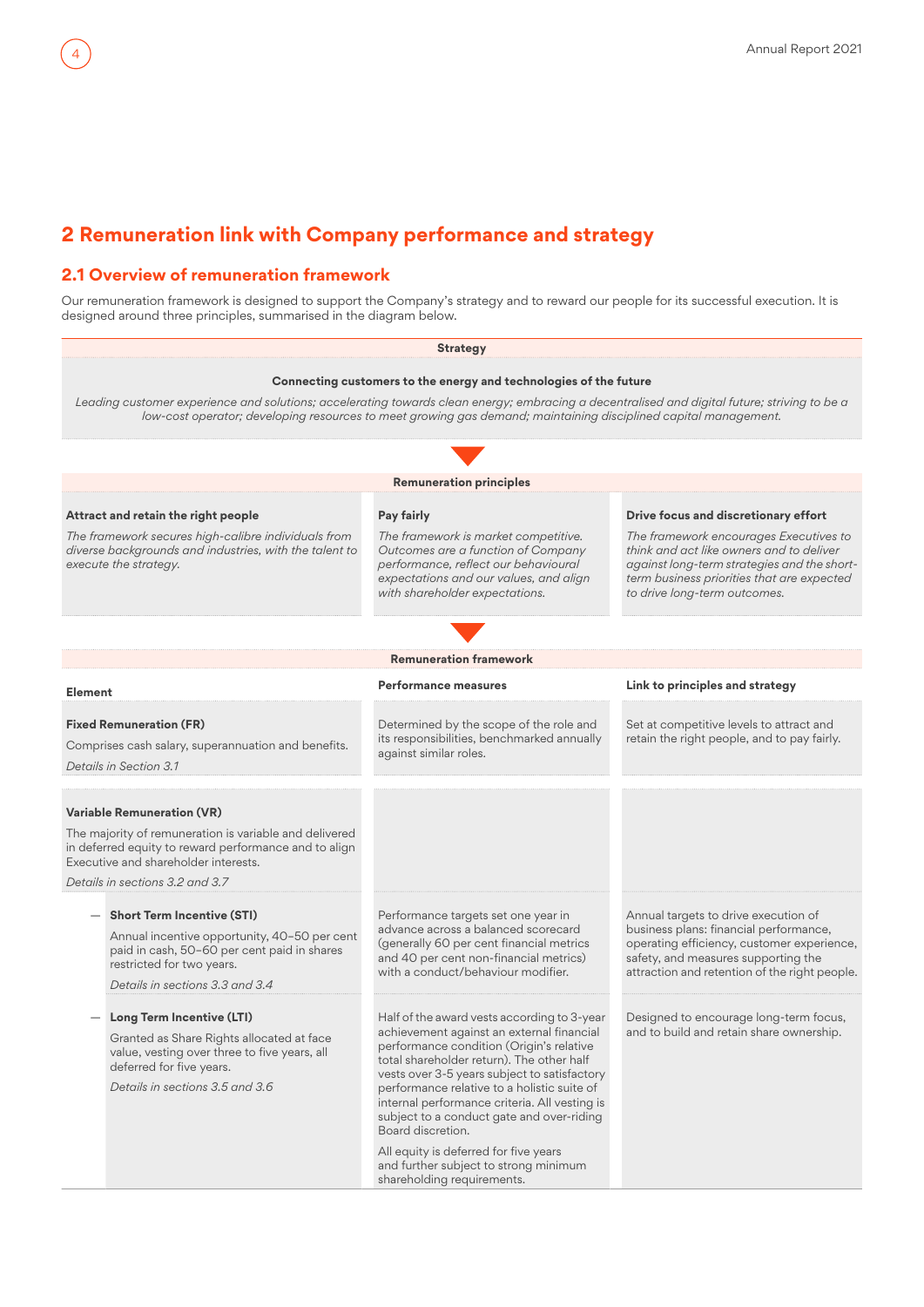## <span id="page-4-0"></span>**2.2 Behavioural assessment**

Origin believes that observance of our values and behaviours and the quality of the relationships with our customers and the broader community are inextricably linked to the creation of shareholder value.

A formal behavioural assessment forms part of our performance management framework across the Company. It is based on the Behaviourally Anchored Rating Scale (BARS) methodology that assesses an individual's performance against specific examples of behaviour required for different roles and levels, rather than against generic descriptors.

This adds qualitative and quantitative information into the appraisal process. The behavioural assessment can result in incentive outcomes being adjusted up or down, within the prescribed maximum amount.

## **2.3 Minimum shareholding requirement for Executive KMP**

A key objective of the remuneration framework is to promote employee share ownership and to encourage employees to think and act as owners. Equity is therefore a key element of remuneration, representing at least half of STI awards and the whole of LTI awards. This is supplemented by other share plan arrangements, including salary sacrifice, share purchase and matching plans (see Section 3.8).

Executive KMP are required to build and maintain a minimum shareholding in the Company. Following the introduction of the modified LTIP, the MSR will increase from the equivalent 200 per cent to 250 per cent of FR for the CEO, and from 100 per cent to 150 per cent of FR for Other Executive KMP. The changes will take effect from August 2023, which is the earliest date from which the modified LTIP can impact vesting patterns. From time to time, the Board determines the MSR as a number of shares with reference to movements in FR and share price. The MSR for FY2021 was 620,000 shares for the CEO and 130,000 for Other Executive KMP. The numeric share determinations will be reviewed during FY2022.

Until the MSR is reached, disposals are prohibited except as reasonably required to meet Employee Share Scheme taxation liabilities. Once the MSR is reached, disposals are prohibited where they would take the holding below the MSR level, except in extraordinary circumstances approved by the Board. The governance mechanism is through trading restrictions over and above any other trading restrictions that apply.

Shares (restricted and unrestricted) count towards the MSR, but rights are not counted.

## **3 Remuneration framework details**

## **3.1 Fixed Remuneration**

FR comprises cash salary, employer contributions to superannuation and salary sacrifice benefits. It takes into account the size and complexity of the role, and the skills and experience required for success in the role.

FR is reviewed annually, but increases are not guaranteed. Roles are benchmarked to the median of corresponding roles in organisations with comparable activity and scale and with whom Origin competes for talent.1 In the absence of special factors, new or newly promoted incumbents generally commence below this reference point and move to the median over time. FR may be positioned above this reference point where it is appropriate to reward sustained high performance, or for key talent retention purposes or where it is necessary to attract and secure key skills to fill a business-critical role. Accordingly, the median positioning may vary between approximately the 40th and 60th percentile of the reference market.

## **3.2 Variable Remuneration**

VR comprises the total of STI and LTI:

- The **minimum** VR is zero, where no STI or LTI is awarded, or where the STI scorecard outcome is zero and LTI is not awarded or all of it fails to vest, or where discretion is exercised to reduce such awards or vesting outcomes to zero.
- $\bullet$  The **target** VR represents the total of STI awarded at the target level, plus 50 per cent of the face value<sup>2</sup> of any LTI subject to an explicit performance hurdle, plus 100 per cent of the face value of any 'underpinned' LTI tranche (Section [3.5\)](#page-6-0). In terms of the LTI component, the 'target' represents a risked or expected (probabilistic) outcome.
- The **maximum** VR is the total of STI awarded at the maximum level, plus the full face value of all LTI tranches assuming 100 per cent vesting.

## **3.3 Total Remuneration**

TR is the sum of FR and VR.

|             | гn. | .                                                                                                               |
|-------------|-----|-----------------------------------------------------------------------------------------------------------------|
| $-1$<br>. . |     | the contract of the contract of the contract of the contract of the contract of the contract of the contract of |

TRT is benchmarked to the median of equivalent TRT in the reference market, with the intention that when Origin's outcomes are at their maximum possible (i.e. TRM) they will be comparable to the top quartile of the reference TRT.

<sup>1</sup> The prime references are to (a) ASX-listed organisations ranked between 7 and 70 by average two-year market capitalisation (excluding foreign domiciles, listed investment .companies or similar) and to (b) organisations with revenues between 40% and 250% of Origin's revenue, always including AGL, APA Group, Oil Search, Santos and Woodside.<br>The face value at the date of grant is represented b

the current share price, (present-day value) because it is not possible to predict future share prices.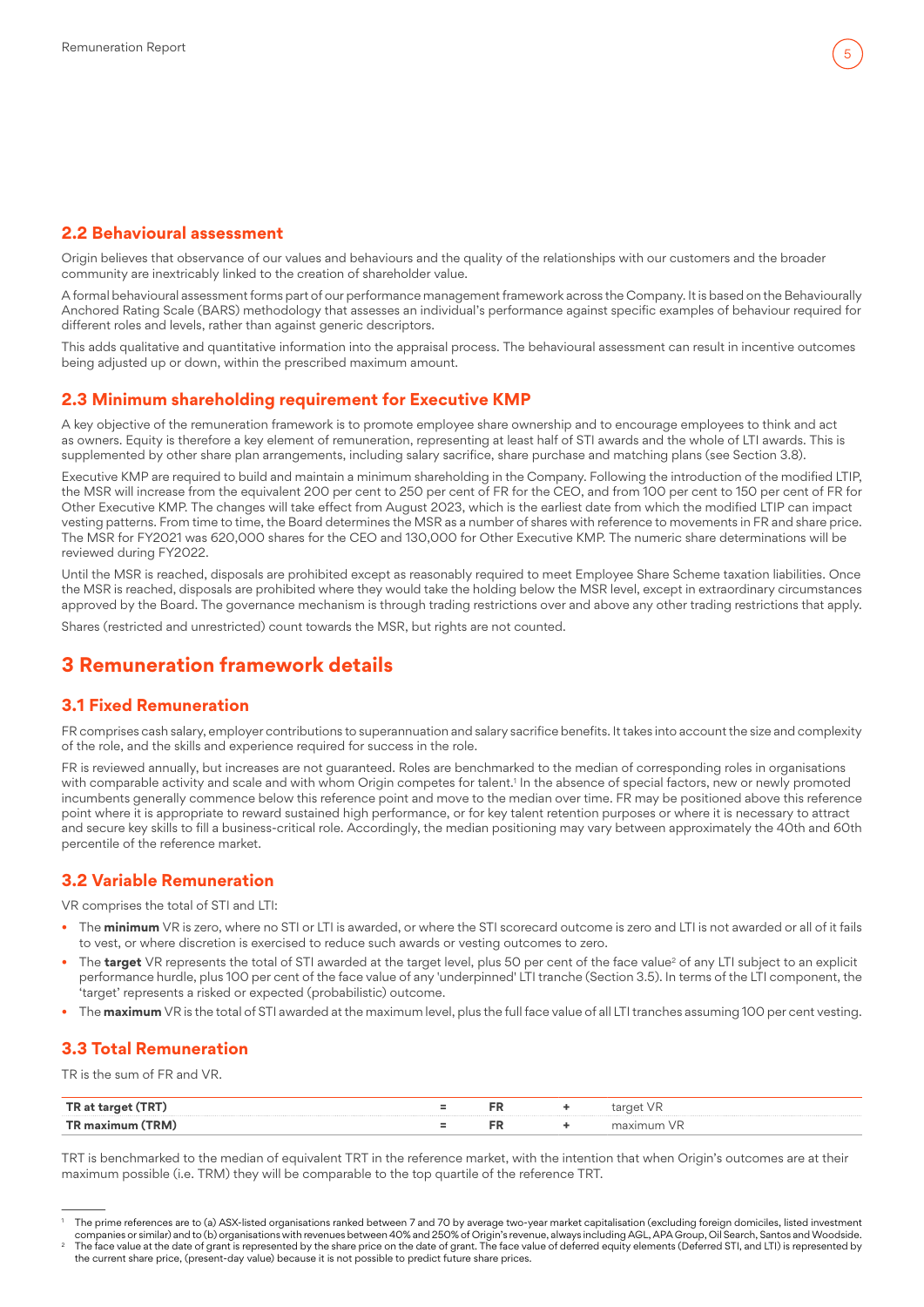## <span id="page-5-0"></span>**3.4 FY2021 Short Term Incentive Plan details**

The following is a detailed description of how the STIP operates.

| <b>Parameter</b>     | <b>Details</b>                                                                                                                                                                                                                                                                                                                                                                                                                                           |                                                                       |
|----------------------|----------------------------------------------------------------------------------------------------------------------------------------------------------------------------------------------------------------------------------------------------------------------------------------------------------------------------------------------------------------------------------------------------------------------------------------------------------|-----------------------------------------------------------------------|
| Award basis          | The annual performance cycle is 1 July to 30 June. Individual balanced scorecards are agreed, with shared Group<br>objectives and targeted divisional objectives. Objectives are set across financial categories (generally 60 per cent of the<br>weightings) and non-financial categories (generally 40 per cent). The CEO's FY2021 scorecard details and outcomes<br>are shown in Section 4.2.                                                         |                                                                       |
| Scorecard operation  | Individual objectives on the scorecard are referenced to three performance levels: threshold, target and stretch (with<br>pro-rating between each).                                                                                                                                                                                                                                                                                                      |                                                                       |
|                      | Threshold performance represents the lower limit of rewardable outcome for an individual objective - one that<br>represents a satisfactory outcome, often achieving year-on-year improvement and contribution towards delivery of<br>annual plans but short of the target level. Threshold performance yields 20 per cent of maximum (33 per cent of target).                                                                                            |                                                                       |
|                      | Target represents the expectation for achieving robust annual plans, yielding 60 per cent of maximum.                                                                                                                                                                                                                                                                                                                                                    |                                                                       |
|                      | Stretch performance represents the delivery of exceptional outcomes well above expectations, yielding the maximum<br>payout (corresponding to 167 per cent of target).                                                                                                                                                                                                                                                                                   |                                                                       |
|                      |                                                                                                                                                                                                                                                                                                                                                                                                                                                          | 167%                                                                  |
|                      | Result (% of maximum)<br>Target 60%                                                                                                                                                                                                                                                                                                                                                                                                                      | Result (% of target)<br>100%                                          |
|                      | Threshold 20%                                                                                                                                                                                                                                                                                                                                                                                                                                            | 33%                                                                   |
|                      | 0%<br><b>Minimum</b>                                                                                                                                                                                                                                                                                                                                                                                                                                     |                                                                       |
|                      | <b>Threshold</b><br><b>Stretch</b><br>Target                                                                                                                                                                                                                                                                                                                                                                                                             |                                                                       |
|                      | Increasing performance level >                                                                                                                                                                                                                                                                                                                                                                                                                           |                                                                       |
| Opportunity level    | The opportunity level for FY2021 for all Executive KMP was unchanged at 100 per cent FR at target with a capped<br>maximum of 167 per cent of FR.                                                                                                                                                                                                                                                                                                        |                                                                       |
| Award calculation    |                                                                                                                                                                                                                                                                                                                                                                                                                                                          |                                                                       |
|                      | <b>STIP</b><br><b>STIP award</b><br>\$FR<br>opportunity<br>X<br>X<br>$($)$<br>(at 30 June)<br>$%$ of FR $)$                                                                                                                                                                                                                                                                                                                                              | <b>Balanced</b><br>scorecard<br>outcome (%)                           |
|                      |                                                                                                                                                                                                                                                                                                                                                                                                                                                          |                                                                       |
|                      |                                                                                                                                                                                                                                                                                                                                                                                                                                                          | Discretionary modifier:<br>incorporating<br>behavioural<br>assessment |
| Assessment           | Achievement and performance against each Executive's balanced scorecard is assessed annually as part of the<br>Company's broader performance review process.                                                                                                                                                                                                                                                                                             |                                                                       |
|                      | The review includes a behavioural assessment under the BARS methodology (see Section 2.2.). Directors consider<br>this assessment together with a broader consideration of how outcomes have been achieved, including regulatory<br>compliance, and financial and non-financial risk management. This may lead to a modification of the formulaic<br>scorecard outcome, downward or upward, with the opportunity maximum operating as a cap.             |                                                                       |
| Delivery and timing  | Either 40 per cent or 50 per cent of the STI award amount is paid in cash, the lower level applicable while the Executive<br>is yet to reach the relevant MSR level. The balance is delivered in the form of RSs that are subject to a two year deferral.<br>Both elements are delivered in August-September following the end of the financial year. Prior to FY2018 the deferred<br>element was delivered in the form of Deferred Share Rights (DSRs). |                                                                       |
| <b>RS</b> allocation | Number of RSs = Deferred STI amount divided by the 30-day volume weighted average price (VWAP) to 30 June,                                                                                                                                                                                                                                                                                                                                               |                                                                       |
|                      | rounded to the nearest whole number.                                                                                                                                                                                                                                                                                                                                                                                                                     |                                                                       |

for cause during the performance year, and any RSs held from prior awards are also forfeited if in their restriction period.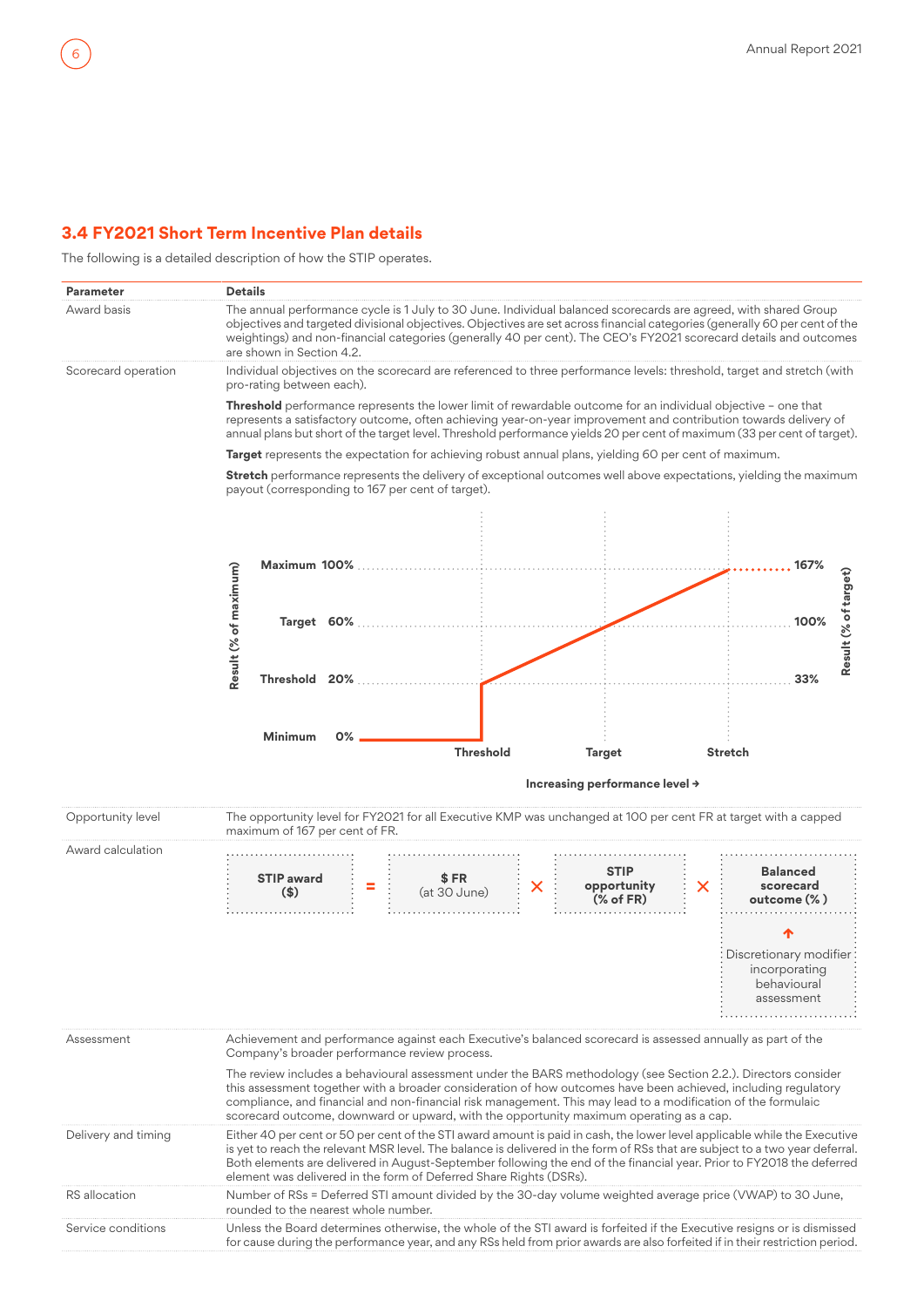<span id="page-6-0"></span>

| Parameter               | <b>Details</b>                                                                                                                                                                                                                                                                                                                                                                               |
|-------------------------|----------------------------------------------------------------------------------------------------------------------------------------------------------------------------------------------------------------------------------------------------------------------------------------------------------------------------------------------------------------------------------------------|
| Release                 | RSs in respect of FY2021 STI awards will be released on the second trading day following the release of full-year financial<br>results for FY2023, subject to the service conditions being met and the service period completed (or else as described<br>under 'Cessation of employment' below).                                                                                             |
| Dividends               | As the STI has been earned and awarded, RSs carry dividend entitlements and voting rights.                                                                                                                                                                                                                                                                                                   |
| Cessation of employment | No STI award is made where the service conditions have not been met in full, except where the Board decides otherwise.<br>Typically, such cases are limited to death, disability, redundancy or genuine retirement (good leaver circumstances). In<br>such circumstances, an STI award in respect of the current year may be wholly in cash, and restrictions on prior RSs may<br>he lifted. |
| Sourcing of RSs         | The Board's practice is to purchase shares on market but it may issue shares or make the award in alternative forms,<br>including deferred cash.                                                                                                                                                                                                                                             |
| Governance and MSR      | After restrictions on RSs are lifted, trading is subject to the MSR (see Section 2.3), to the Company's Dealing in Securities<br>policy, and to the malus and clawback provisions in Section 5.3.                                                                                                                                                                                            |

## **3.5 FY2021 Long Term Incentive Plan details**

## The operation of the LTIP is described below.

| <b>Parameter</b>                   | <b>Details</b>                                                                                                                                                                                                                                                                                                                                                                                                                                                                                                                                                                                                                                                     |         |                                                                                             |                                                                                                                                                                                                                                                                                                                                                                                                                                                                                    |  |  |  |
|------------------------------------|--------------------------------------------------------------------------------------------------------------------------------------------------------------------------------------------------------------------------------------------------------------------------------------------------------------------------------------------------------------------------------------------------------------------------------------------------------------------------------------------------------------------------------------------------------------------------------------------------------------------------------------------------------------------|---------|---------------------------------------------------------------------------------------------|------------------------------------------------------------------------------------------------------------------------------------------------------------------------------------------------------------------------------------------------------------------------------------------------------------------------------------------------------------------------------------------------------------------------------------------------------------------------------------|--|--|--|
| Award basis                        | LTIP awards are conditional grants of equity that may vest in the future, subject to the meeting of performance<br>conditions and/or underpinning criteria, and subject also to the Executive meeting service and personal conduct<br>and performance requirements. Awards are considered annually for approximately 60 senior roles representing those<br>having significant influence in long-term company performance.                                                                                                                                                                                                                                          |         |                                                                                             |                                                                                                                                                                                                                                                                                                                                                                                                                                                                                    |  |  |  |
| Opportunity and<br>value range     | shown in the table below.                                                                                                                                                                                                                                                                                                                                                                                                                                                                                                                                                                                                                                          |         |                                                                                             | The LTIP opportunity level reflects the capacity of the role to influence long-term sustainable growth and performance,<br>and is set with reference to market benchmarks (see Section 3.2). Opportunity levels are expressed in terms of the total<br>face value of awards (i.e. not discounted for risk). In FY2021, the opportunity maximums were reduced by one-third as                                                                                                       |  |  |  |
|                                    |                                                                                                                                                                                                                                                                                                                                                                                                                                                                                                                                                                                                                                                                    |         |                                                                                             | Face value LTIP opportunity (percentage of FR)                                                                                                                                                                                                                                                                                                                                                                                                                                     |  |  |  |
|                                    | <b>Executive KMP</b>                                                                                                                                                                                                                                                                                                                                                                                                                                                                                                                                                                                                                                               | Minimum | Maximum FY2020                                                                              | <b>Maximum FY2021</b>                                                                                                                                                                                                                                                                                                                                                                                                                                                              |  |  |  |
|                                    | <b>CEO</b>                                                                                                                                                                                                                                                                                                                                                                                                                                                                                                                                                                                                                                                         | $\circ$ | 180                                                                                         | 120                                                                                                                                                                                                                                                                                                                                                                                                                                                                                |  |  |  |
|                                    | Other                                                                                                                                                                                                                                                                                                                                                                                                                                                                                                                                                                                                                                                              | $\circ$ | 120                                                                                         | 80                                                                                                                                                                                                                                                                                                                                                                                                                                                                                 |  |  |  |
|                                    |                                                                                                                                                                                                                                                                                                                                                                                                                                                                                                                                                                                                                                                                    |         |                                                                                             | Awards are granted at face value, between the minimum and maximum opportunity level. Prior to the determination of<br>LTIP grants the Board considers whether there are any reasons to reduce or not make an award, but in the normal course<br>of events awards are granted at the maximum opportunity level (given that they are subject to future performance and<br>underpinning conditions, additional to malus and clawback processes). The value of an award is as follows: |  |  |  |
|                                    |                                                                                                                                                                                                                                                                                                                                                                                                                                                                                                                                                                                                                                                                    |         |                                                                                             | the <b>minimum value</b> is zero (which will be the case if the award fails to vest, is forfeited or is not awarded);                                                                                                                                                                                                                                                                                                                                                              |  |  |  |
|                                    | the target value represents the risked or expected value of the maximum grant, taking into account the likelihood of<br>vesting; and                                                                                                                                                                                                                                                                                                                                                                                                                                                                                                                               |         |                                                                                             |                                                                                                                                                                                                                                                                                                                                                                                                                                                                                    |  |  |  |
|                                    | the <b>maximum value</b> represents the present-day face value of the maximum grant, assuming that 100 per cent of the<br>grant vests, ignoring the risks of achieving performance conditions and of the service requirements.                                                                                                                                                                                                                                                                                                                                                                                                                                     |         |                                                                                             |                                                                                                                                                                                                                                                                                                                                                                                                                                                                                    |  |  |  |
|                                    | neither of which can be determined in advance.                                                                                                                                                                                                                                                                                                                                                                                                                                                                                                                                                                                                                     |         |                                                                                             | The <b>actual</b> or realised value of an LTIP award depends on the level of vesting and the share price at the time of vesting,                                                                                                                                                                                                                                                                                                                                                   |  |  |  |
| Vehicle, dividends and             |                                                                                                                                                                                                                                                                                                                                                                                                                                                                                                                                                                                                                                                                    |         |                                                                                             | LTIP awards are delivered in the form of Share Rights. The Share Rights do not carry any dividend or voting entitlements.                                                                                                                                                                                                                                                                                                                                                          |  |  |  |
| voting rights                      | Each vested Share Right represents a right to a fully paid ordinary share (as a Restricted Share) in the Company and such<br>additional shares equal to the value of dividends (as determined by the Board) in the period from grant to exercise on<br>the underlying share on a reinvested basis. The terms and conditions applying to the Share Rights or RSs apply also to<br>the dividend-equivalent amounts and shares. The Board retains a discretion to make a cash equivalent payment to settle<br>the dividend-equivalent amount in lieu of an allocation of shares. The Share Rights are granted at no cost because they<br>are awarded as remuneration. |         |                                                                                             |                                                                                                                                                                                                                                                                                                                                                                                                                                                                                    |  |  |  |
|                                    | No dividend or dividend-equivalents are received by participants on share rights during a vesting period, and none on<br>share rights that do not vest. Shares allocated upon vesting of rights (including Rights to a dividend-equivalent amount)<br>carry the same dividend and voting rights as other shares (including while they are subject to a holding lock).                                                                                                                                                                                                                                                                                              |         |                                                                                             |                                                                                                                                                                                                                                                                                                                                                                                                                                                                                    |  |  |  |
| Number and type of<br>Share Rights |                                                                                                                                                                                                                                                                                                                                                                                                                                                                                                                                                                                                                                                                    |         |                                                                                             | The total number of Share Rights to be granted is calculated by taking the face value of the award being made and<br>dividing it by the 30-day VWAP of Origin shares to 30 June at year end, rounded to the nearest whole number.                                                                                                                                                                                                                                                  |  |  |  |
|                                    |                                                                                                                                                                                                                                                                                                                                                                                                                                                                                                                                                                                                                                                                    |         | The award is divided into two halves, each with its own vesting conditions.                 |                                                                                                                                                                                                                                                                                                                                                                                                                                                                                    |  |  |  |
|                                    |                                                                                                                                                                                                                                                                                                                                                                                                                                                                                                                                                                                                                                                                    |         | (RTSR) performance condition with a conventional vesting scale. This is the 'RTSR Tranche'. | One half of the Share Rights is awarded as Performance Share Rights (PSRs) where vesting is subject to a Relative TSR                                                                                                                                                                                                                                                                                                                                                              |  |  |  |
|                                    |                                                                                                                                                                                                                                                                                                                                                                                                                                                                                                                                                                                                                                                                    |         |                                                                                             | The other half of the Share Rights is awarded as Restricted Share Rights (RSRs) where vesting is subject to Board<br>discretion with reference to a suite of underpinning conditions as described below. The number of RSRs will be divisible<br>by three because this tranche is further divided into three equal parts, which vest progressively as described below.                                                                                                             |  |  |  |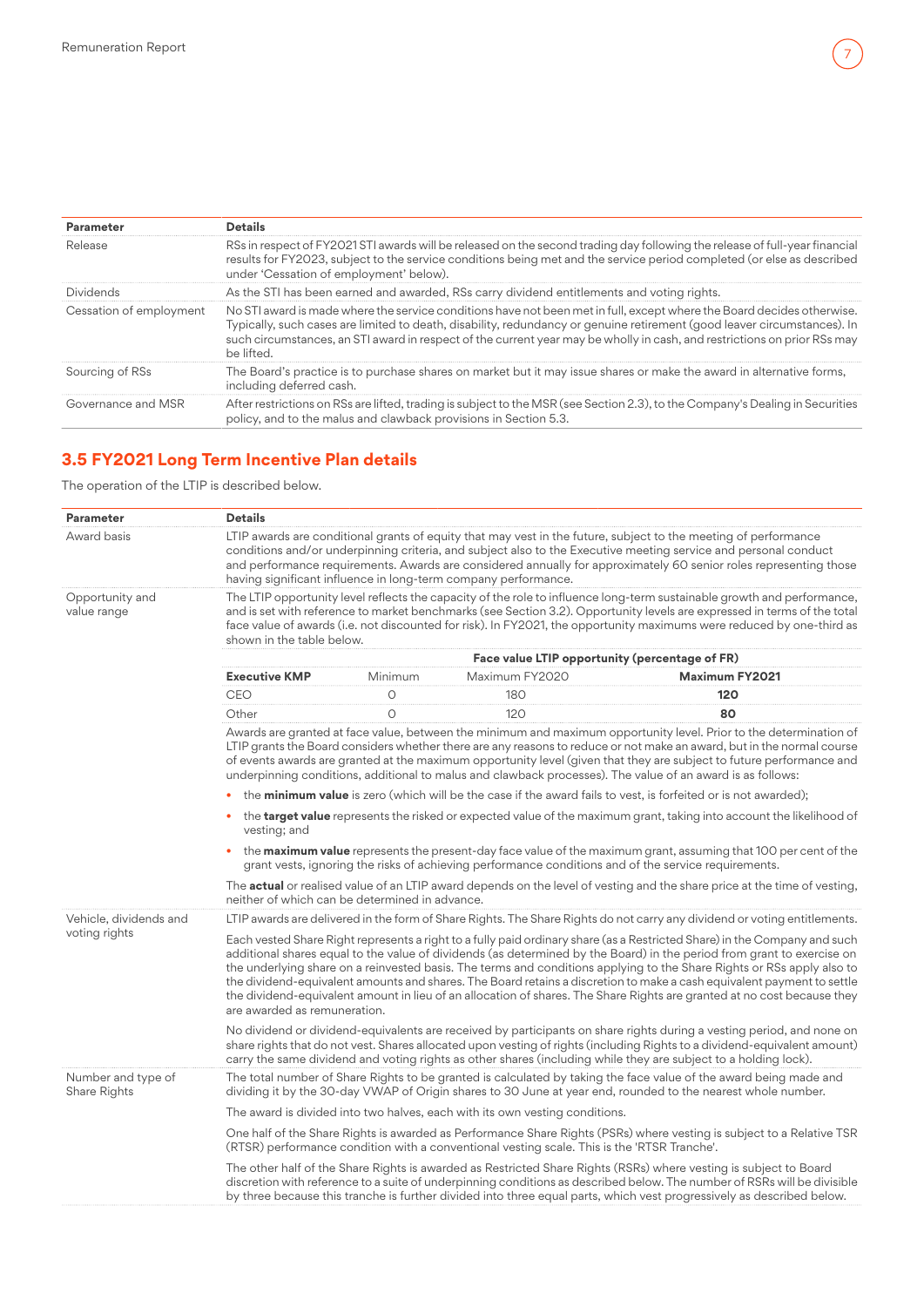| Parameter           | <b>Details</b>                                                                                                                                                                                                                                                                                                                                                                                                                                                                                                                                                                                                                                                                                                                                                                                                                                                                                                                                                                                                                                                                                                                                                                                                                                                                                             |                                                                                                                                                                                                                                                                                                                                                                                                                                                                                                                                                                                                                                       |  |  |  |  |
|---------------------|------------------------------------------------------------------------------------------------------------------------------------------------------------------------------------------------------------------------------------------------------------------------------------------------------------------------------------------------------------------------------------------------------------------------------------------------------------------------------------------------------------------------------------------------------------------------------------------------------------------------------------------------------------------------------------------------------------------------------------------------------------------------------------------------------------------------------------------------------------------------------------------------------------------------------------------------------------------------------------------------------------------------------------------------------------------------------------------------------------------------------------------------------------------------------------------------------------------------------------------------------------------------------------------------------------|---------------------------------------------------------------------------------------------------------------------------------------------------------------------------------------------------------------------------------------------------------------------------------------------------------------------------------------------------------------------------------------------------------------------------------------------------------------------------------------------------------------------------------------------------------------------------------------------------------------------------------------|--|--|--|--|
| Vesting and release |                                                                                                                                                                                                                                                                                                                                                                                                                                                                                                                                                                                                                                                                                                                                                                                                                                                                                                                                                                                                                                                                                                                                                                                                                                                                                                            | All of the Share Rights are deferred for five years.                                                                                                                                                                                                                                                                                                                                                                                                                                                                                                                                                                                  |  |  |  |  |
|                     |                                                                                                                                                                                                                                                                                                                                                                                                                                                                                                                                                                                                                                                                                                                                                                                                                                                                                                                                                                                                                                                                                                                                                                                                                                                                                                            | The RTSR Tranche vests (subject to achievement against the RTSR vesting scale) at the end of the three-year<br>performance period, into Restricted Shares that remain under a holding lock for a further two years.                                                                                                                                                                                                                                                                                                                                                                                                                   |  |  |  |  |
|                     |                                                                                                                                                                                                                                                                                                                                                                                                                                                                                                                                                                                                                                                                                                                                                                                                                                                                                                                                                                                                                                                                                                                                                                                                                                                                                                            | The RSR Tranche vests (subject to Board discretion) progressively after three, four and five years. The part which vests<br>after three years is into Restricted Shares that remain under a two-year holding lock; the part vesting after four years is<br>locked for a further one year; and the final part vesting after five years vests into unrestricted shares.                                                                                                                                                                                                                                                                 |  |  |  |  |
|                     |                                                                                                                                                                                                                                                                                                                                                                                                                                                                                                                                                                                                                                                                                                                                                                                                                                                                                                                                                                                                                                                                                                                                                                                                                                                                                                            | The vesting dates corresponding to the three, four and five year periods are determined as the second trading day after<br>the release of the respective full year results. For FY2021 awards granted in November 2020 (following completion of<br>the FY2020 year) these are expected to be 21 August 2023, 26 August 2024, and 25 August 2025 (Release Date).                                                                                                                                                                                                                                                                       |  |  |  |  |
|                     | Securities policy.                                                                                                                                                                                                                                                                                                                                                                                                                                                                                                                                                                                                                                                                                                                                                                                                                                                                                                                                                                                                                                                                                                                                                                                                                                                                                         | At all times before and after vesting, and after release from holding lock, the Share Rights, Restricted Shares and the<br>unrestricted shares remain subject to malus and clawback provisions (Section 5.3), and may also be subject to trading<br>restrictions arising from the Minimum Shareholding Requirement (Section 2.3) and from the Company's Dealing in                                                                                                                                                                                                                                                                    |  |  |  |  |
| RTSR Tranche        | for shareholders, skills and talent.                                                                                                                                                                                                                                                                                                                                                                                                                                                                                                                                                                                                                                                                                                                                                                                                                                                                                                                                                                                                                                                                                                                                                                                                                                                                       | RTSR measures the Company's TSR performance relative to a reference group of companies assuming reinvestment of<br>dividends, measured over three financial years with vesting deferred for a further two years. It has been chosen because<br>it aligns Executive reward with shareholder returns. It rewards only when Origin outperforms the reference group; it does<br>not reward overall market uplifts. The market reference group is the S&P/ASX 50 <sup>1</sup> which, while not a perfect substitute<br>for an investment in Origin, represents a transparent and widely understood listed group with which Origin competes |  |  |  |  |
|                     | In calculating RTSR, share prices are determined using three-month VWAPs to the start and end of the<br>performance period.                                                                                                                                                                                                                                                                                                                                                                                                                                                                                                                                                                                                                                                                                                                                                                                                                                                                                                                                                                                                                                                                                                                                                                                |                                                                                                                                                                                                                                                                                                                                                                                                                                                                                                                                                                                                                                       |  |  |  |  |
|                     | Vesting occurs only if Origin's TSR over the performance period ranks it higher than the 50th percentile of the group.<br>Half of the PSRs vest on satisfying that condition, and all of the PSRs vest if Origin ranks at or above the 75th percentile.<br>Straight-line pro-rata vesting applies between these two points.                                                                                                                                                                                                                                                                                                                                                                                                                                                                                                                                                                                                                                                                                                                                                                                                                                                                                                                                                                                |                                                                                                                                                                                                                                                                                                                                                                                                                                                                                                                                                                                                                                       |  |  |  |  |
| <b>RSR</b> Tranche  | The RSR tranche complements the RTSR tranche. Unlike the RTSR tranche, which is subject to an external financial<br>metric, the RSR Tranche is expected to vest unless there are material adverse deviations in the underlying health and<br>performance of the Company. While the reduction in LTI opportunity level offsets the increased probability of vesting,<br>the Board is committed to a robust assessment of a holistic suite of performance indicators to ensure that unwarranted<br>vesting does not occur.                                                                                                                                                                                                                                                                                                                                                                                                                                                                                                                                                                                                                                                                                                                                                                                   |                                                                                                                                                                                                                                                                                                                                                                                                                                                                                                                                                                                                                                       |  |  |  |  |
|                     | associated with boom-or-bust vesting cycles.                                                                                                                                                                                                                                                                                                                                                                                                                                                                                                                                                                                                                                                                                                                                                                                                                                                                                                                                                                                                                                                                                                                                                                                                                                                               | The core objective of the RSR Tranche is to increase alignment between management and shareholders by more<br>predictably building Executive share ownership which, in turn, has been locked in through increased MSR requirements.<br>Executives are therefore exposed to the share price and market performance in a steadier manner than has been                                                                                                                                                                                                                                                                                  |  |  |  |  |
|                     | The Board will determine the vesting outcome shortly before the vesting date by reference to a broad range of<br>performance indicators that are expected to position the business for success, growth and sustainability. While the<br>long-term share price performance will typically reflect the underlying health of the Company, the Board also considers,<br>through these measures, whether there are any material reasons why vesting should not occur as expected (on an<br>individual or collective basis). This process incorporates a formal People and Performance Review conducted by the full<br>Board reviewing the CEO and each member of the Executive Leadership Team. The process includes taking feedback<br>from: Chairs of the Health, Safety and Environment Committee, the Audit Committee and the Risk Committee; the<br>internal auditor; the General Counsel and Executive General Manager Company Secretariat, Risk and Governance;<br>and the Executive General Manager, People & Culture. The review considers any risk and reputation matters covering<br>whistle-blowing, discrimination, bullying or harassment complaints; employee relations matters, and contribution to<br>business strategy and overall performance with reference to the underpinning indicators. |                                                                                                                                                                                                                                                                                                                                                                                                                                                                                                                                                                                                                                       |  |  |  |  |
|                     | over time.                                                                                                                                                                                                                                                                                                                                                                                                                                                                                                                                                                                                                                                                                                                                                                                                                                                                                                                                                                                                                                                                                                                                                                                                                                                                                                 | The vesting process will consider a range of performance indicators summarised below and predominantly reflect<br>those that will be presented (with outcomes and performance trend data) in the Performance Overview tables in the<br>annual Sustainability Report (commencing with the 2021 publication). In addition, other indicators may be considered                                                                                                                                                                                                                                                                           |  |  |  |  |
|                     | Area                                                                                                                                                                                                                                                                                                                                                                                                                                                                                                                                                                                                                                                                                                                                                                                                                                                                                                                                                                                                                                                                                                                                                                                                                                                                                                       | <b>Measures</b>                                                                                                                                                                                                                                                                                                                                                                                                                                                                                                                                                                                                                       |  |  |  |  |
|                     | Customers                                                                                                                                                                                                                                                                                                                                                                                                                                                                                                                                                                                                                                                                                                                                                                                                                                                                                                                                                                                                                                                                                                                                                                                                                                                                                                  | Customer base, Green Energy customers<br>Ombudsman complaint rate<br>Net promoter scores (strategic, interaction and episodic)<br>Reputation (RepTrak score)<br>Customers successfully completed Power On Hardship program                                                                                                                                                                                                                                                                                                                                                                                                            |  |  |  |  |
|                     | Communities                                                                                                                                                                                                                                                                                                                                                                                                                                                                                                                                                                                                                                                                                                                                                                                                                                                                                                                                                                                                                                                                                                                                                                                                                                                                                                | Regional procurement spend, Indigenous supplier spend<br>Foundation funds distributed<br>Employee volunteering to support local communities<br>Landholder/community complaints                                                                                                                                                                                                                                                                                                                                                                                                                                                        |  |  |  |  |
|                     | Planet                                                                                                                                                                                                                                                                                                                                                                                                                                                                                                                                                                                                                                                                                                                                                                                                                                                                                                                                                                                                                                                                                                                                                                                                                                                                                                     | Emissions (Scope 1 and Scope 2), emissions intensity, total air and fugitive emissions<br>Solar photovoltaic installations<br>Proportion of CSG water treated, proportion of Eraring ash recycled<br>Level of renewables and storage (percentage of owned and contracted capacity)<br>Environmental consequence incidents                                                                                                                                                                                                                                                                                                             |  |  |  |  |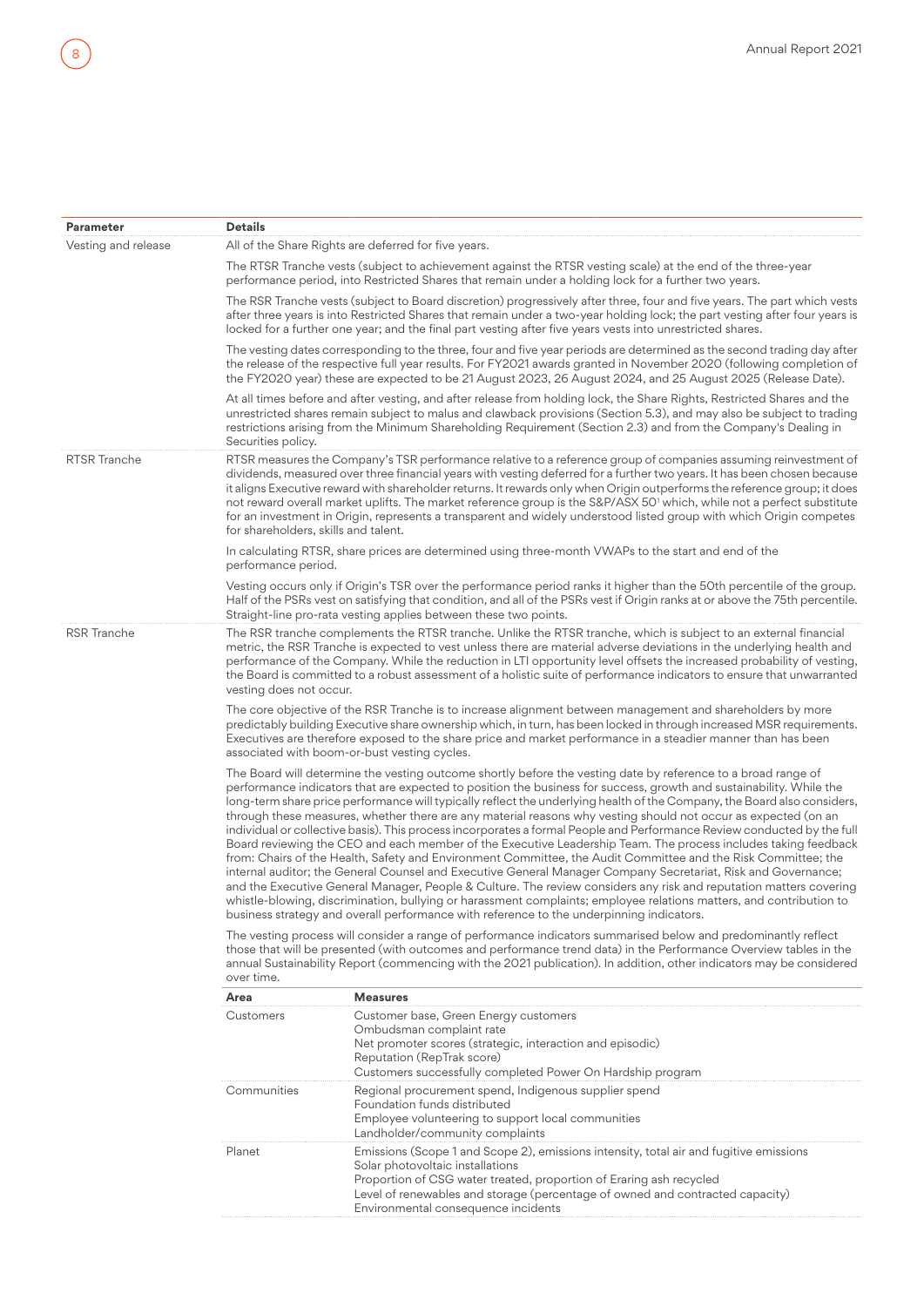<span id="page-8-0"></span>

| Parameter                                         | <b>Details</b>   |                                                                                                                                                                                                                                                                                                                                                                  |
|---------------------------------------------------|------------------|------------------------------------------------------------------------------------------------------------------------------------------------------------------------------------------------------------------------------------------------------------------------------------------------------------------------------------------------------------------|
|                                                   | People & Culture | Health and safety                                                                                                                                                                                                                                                                                                                                                |
|                                                   |                  | Total Recordable Injury Frequency Rate<br>Serious incidents, learning incidents<br>Process safety incidents (Tier 1 and Tier 2)                                                                                                                                                                                                                                  |
|                                                   |                  | Diversity and inclusion                                                                                                                                                                                                                                                                                                                                          |
|                                                   |                  | Female representation in Executive and senior leadership positions<br>Indigenous representation and Stretch Reconciliation Action Plan progress<br>Employee engagement                                                                                                                                                                                           |
|                                                   |                  | Vesting decisions will be disclosed in the relevant remuneration reports, together with commentary on the rationale for<br>those decisions in the context of performance across the totality of measures.                                                                                                                                                        |
| Service conditions and<br>cessation of employment |                  | Unless the Board determines otherwise, Share Rights are forfeited if the Executive resigns or is dismissed for cause prior<br>to the end of the relevant vesting period.                                                                                                                                                                                         |
|                                                   |                  | In 'good leaver' circumstances (typically death, disability, redundancy or genuine retirement), Share Rights remain on<br>foot subject to their original terms and conditions (other than the continuing service condition) or may be dealt with in<br>an appropriate manner as determined by the Board, and/or the holding lock may be lifted in whole or part. |
| Sourcing                                          |                  | The Board's preferred approach is to satisfy the vesting of Rights through the purchase of shares on market, but it may<br>issue shares or make the award in alternative forms, including cash or deferred cash.                                                                                                                                                 |

1 The TSR reference group is set at the commencement of the performance period. For FY2021, it comprised A2 Milk, AGL Energy, Amcor, Ampol, APA Group, Aristocrat Leisure, ASX Limited, Aurizon, ANZ Group, BHP, Brambles, Cochlear, Coles, CBA, Computershare, CSL, Dexus, Fortescue, Goodman Group, GPT Group, Insurance Australia Group, James Hardie Industries, Lendlease, Macquarie Group, Medibank Private, Mirvac, NAB, Newcrest Mining, Oil Search, Orica, Qantas, QBE, Ramsay Health Care, Rio Tinto, Santos, Scentre Group, Sonic Healthcare, South32, Stockland, Suncorp, Sydney Airport, Telstra, Transurban, Treasury Wine Estates, Vicinity Centres, Wesfarmers,Westpac,Woodside Petroleum andWoolworths. Companies are notreplaced (for example as a consequence of merger, acquisition or delisting) unless the Board determines otherwise.

## **3.6 Remuneration cycle timelines**

The following chart summarises the remuneration cycle and timelines, noting that the equity timelines shown are for grants to be made after the end of FY2021.

| <b>FY2021</b>                                                                  | Aug<br>2021                                              | Oct<br>2021                                     | Aug<br>2022         | Aug<br>2023            | Aug<br>2024 | Aug<br>2025                                                                                        | Aug<br>→<br>2026                |
|--------------------------------------------------------------------------------|----------------------------------------------------------|-------------------------------------------------|---------------------|------------------------|-------------|----------------------------------------------------------------------------------------------------|---------------------------------|
| <b>Fixed remuneration</b><br>paid through year<br>1 July 2020-<br>30 June 2021 |                                                          |                                                 |                     |                        |             |                                                                                                    |                                 |
| <b>STIP</b><br>performance against                                             | Cash<br>40-50%                                           |                                                 |                     |                        |             |                                                                                                    |                                 |
| annual targets<br>1 July 2020-<br>30 June 2021                                 | <b>Deferred STI</b><br>50-60%                            | <b>Restricted</b><br><b>Shares</b><br>allocated | 2-year holding lock |                        |             | MSR                                                                                                |                                 |
| <b>LTIP</b><br>RTSR tranche (50%)                                              | Allocation<br>confirmed;<br>performance<br>period starts | Performance<br>Share Rights<br>granted          |                     | vest after 3 years     |             | 2-year holding lock                                                                                | <b>MSR</b>                      |
| RSR tranche (50%)                                                              | Allocation<br>confirmed;<br>review<br>period starts      | Restricted<br>Share Rights<br>granted           |                     | 1/3 vest after 3 years |             | 2-year holding lock<br>1/3 vest after 4 years $\rightarrow$ holding lock<br>1/3 vest after 5 years | <b>MSR</b><br><b>MSR</b><br>MSR |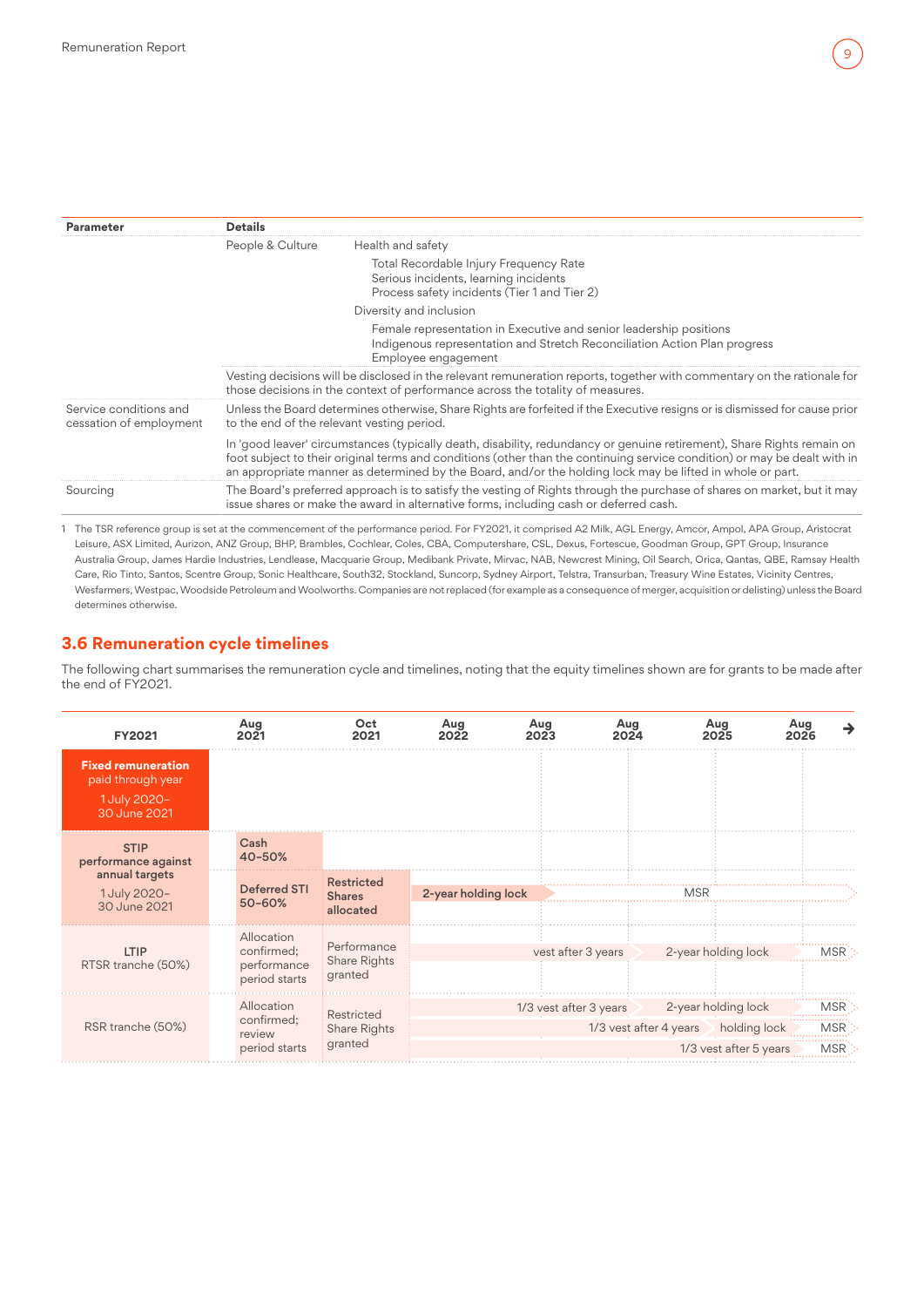## <span id="page-9-0"></span>**3.7 Remuneration range and mix**

The potential range for the CEO's remuneration in FY2021 was between a minimum of \$1.831 million (his FR) to a target of \$5.310 million and, following the reduction in LTIP opportunity, a maximum of \$7.086 million (FY2020: \$8.185 million). The remuneration mix at target and at maximum is shown in the chart below which shows the significant proportion of variable or performance-based pay and delivery in equity. Variable or performance-based pay represents 65.5 per cent of the CEO's package at target outcomes, and 74.2 per cent at maximum outcomes. Forfeitable equity represents 48.3 per cent at target outcomes and 52.6 per cent at maximum outcomes.

#### **CEO remuneration mix**



Corresponding figures for the average remuneration mix for other Executive KMP range from \$939,000 (FR and minimum), to \$2.442 million at target and \$3.259 million at maximum. The proportion of performance-based pay is 61.5 per cent at target and 71.2 per cent at maximum, and the level of equity is 42.3 per cent at target and 47.1 per cent at maximum.

## **3.8 Other equity/share plans**

The Company operates a universal Employee Share Plan in which all full-time and part-time employees can choose to be eligible for awards of up to \$1,000 worth of Company shares annually, or else participate in a salary sacrifice scheme to purchase up to \$4,800 in shares annually.

Under the \$1,000 scheme (the General Employee Share Plan (GESP)) shares are restricted for three years or until cessation of employment, whichever occurs first.

Under the Matching Share Plan (MSP), shares purchased under the sacrifice scheme are restricted for up to two years or until cessation of employment, whichever occurs first. For every two shares purchased under the salary sacrifice scheme within a 12-month cycle, participants are granted one matching share right at no cost. The matching share rights vest two years after the cycle began, provided that the participant remains employed by the Company at this time. Each matching share right generally entitles the participant to one fully paid ordinary share in the Company, or in certain limited circumstances a cash equivalent payment. The matching share rights do not have any performance hurdles as they have been granted to encourage broad participation in the scheme across the Company, and to encourage employee share ownership. All shares are currently purchased on market.

Directors are not eligible to participate in the above schemes, but may participate in the NED Share Acquisition Plan by sacrificing Board fees. This plan is intended to facilitate share acquisition, enabling new Directors to meet their MSR obligations. All NEDs currently meet their MSR and no shares were acquired under the scheme in FY2021.

Directors regularly assess the risk of the Company losing high-performing key people who manage core activities or have skills that are being actively solicited in the market. Where appropriate, the Board may consider the selected use of deferred payment arrangements to reduce the risk of such critical loss. From time to time, it may be necessary to offer sign-on equity to offset or mirror unvested equity, which a prospective executive must forfeit to take up employment with Origin. No retention arrangements were put in place for Executive KMP in FY2021.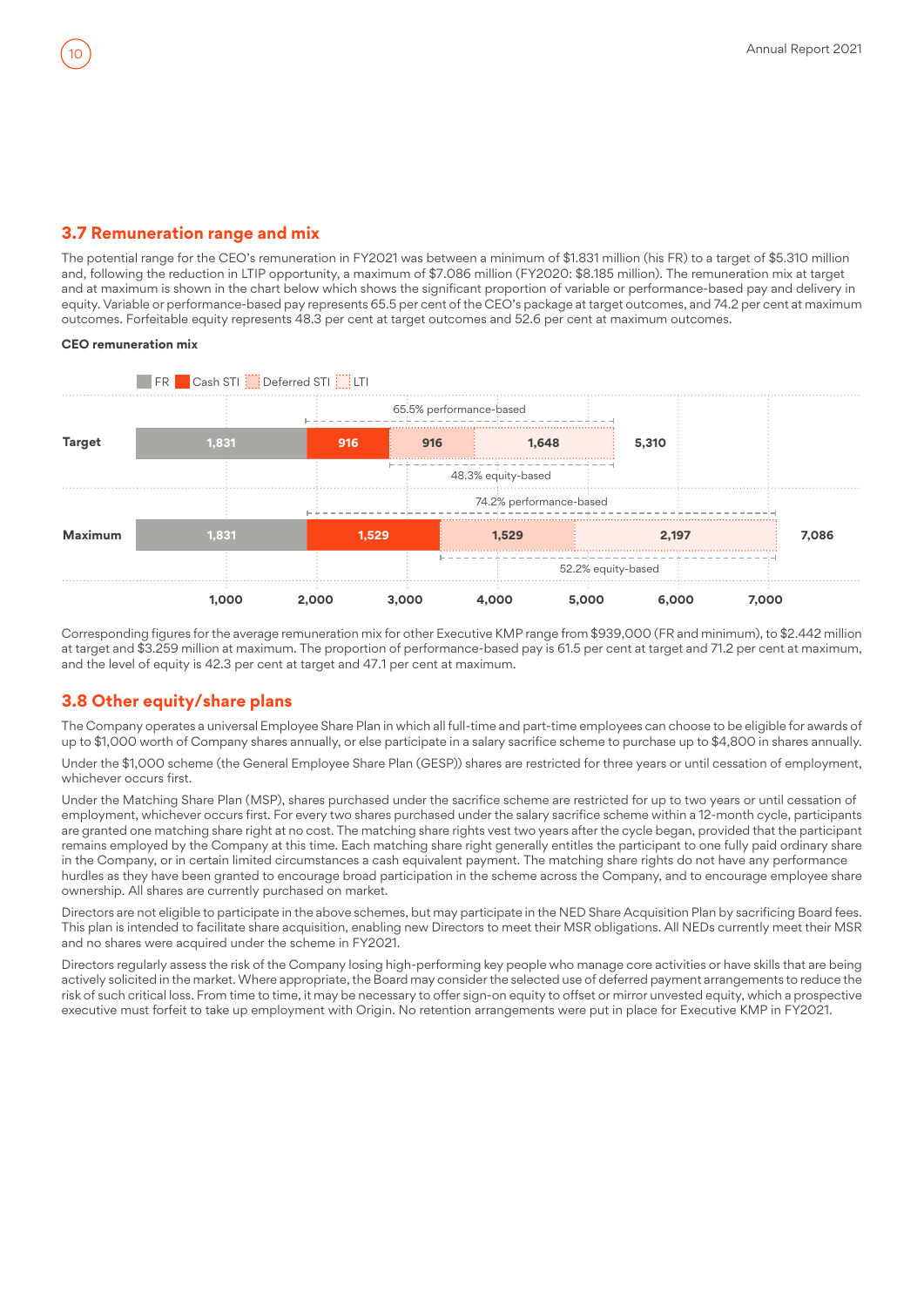## <span id="page-10-0"></span>**4 Company performance and remuneration outcomes**

This section summarises remuneration outcomes for FY2021 and provides commentary on their alignment with Company outcomes.

#### **4.1 Five-year Company performance and remuneration outcomes**

The table below summarises key financial and non-financial performance for the Company from FY2017 to FY2021, grouped and compared with short-term and long-term remuneration outcomes.

| Five-year key performance metrics FY2017-21                              | <b>FY17</b> | <b>FY18</b>  | <b>FY19</b> | <b>FY20</b>    | <b>FY21</b> |
|--------------------------------------------------------------------------|-------------|--------------|-------------|----------------|-------------|
| <b>Operational measures</b>                                              |             |              |             |                |             |
| Underlying EPS (cents) <sup>2</sup>                                      | 22.8        | 47.7         | 58.4        | 58.1           | 18.1        |
| Net cash from/(used in) operating and investing activities (NCOIA) (\$m) | 1,378       | 2,645        | 1,914       | 1.813          | 1,183       |
| Energy Markets underlying EBITDA (\$m)                                   | 1,492       | 1,811        | 1,574       | 1,459          | 991         |
| Integrated Gas underlying EBITDA (total operations) (\$m)                | 1,104       | 1,521        | 1,892       | 1,741          | 1,135       |
| Adjusted net debt (\$m) <sup>3</sup>                                     | 8,111       | 6,496        | 5,417       | 5,158          | 4,639       |
| Distribution break-even (USD/barrel) <sup>4</sup>                        |             | 39           | 36          | 29             | 22          |
| sNPS <sup>5</sup>                                                        | (16)        | (13)         | (6)         | $\overline{c}$ | 6           |
| TRIFR <sup>6</sup>                                                       | 3.2         | 2.2          | 4.5         | 2.6            | 2.7         |
| Female representation in senior roles (%F)7                              |             |              |             |                |             |
| CEO-1                                                                    | 11.1        | 20.0         | 25.0        | 33.3           | 33.3        |
| CEO-2                                                                    | 26.2        | 33.8         | 40.6        | 43.9           | 42.9        |
| Senior leadership roles                                                  | 34.0        | 34.2         | 34.4        | 33.9           | 34.6        |
| Origin Engagement Score <sup>8</sup>                                     | 58          | 61           | 61          | 75             | 74          |
| <b>STI award outcomes</b>                                                |             |              |             |                |             |
| Percentage of maximum (%)9                                               | 63.3        | 88.7         | 73.7        | 84.1           | 50.7        |
| <b>Return measures</b>                                                   |             |              |             |                |             |
| Closing share price at end of June $(\$)^{10}$                           | 6.86        | 10.03        | 7.31        | 5.84           | 4.51        |
| Dividends (cents per share) <sup>11</sup>                                | $\circ$     | $\circ$      | 25          | 25             | 20          |
| Annual TSR (%)                                                           | 19.3        | 46.2         | (26.1)      | (17.7)         | (19.7)      |
| Three-year rolling TSR (CAGR % p.a.) <sup>12</sup>                       | (14.2)      | (2.6)        | 12          | (8)            | (20.6)      |
| Group Statutory EBIT (\$m) <sup>5</sup>                                  | (1,746)     | 473          | 1,432       | 305            | (1,713)     |
| Underlying ROCE <sup>13</sup> (%)                                        | 4.9         | 7.7          | 9.1         | 8.8            | 4.5         |
| <b>LTI</b> outcomes                                                      |             |              |             |                |             |
| LTI vesting percentage $(\%)^{\scriptscriptstyle 14}$                    | $\circ$     | $\mathbf{o}$ | O           | $\circ$        | 35.3        |

1 Except as noted in (2) below, FY2018 and prior year financials shown are those as previously reported. They have not been restated for the presentation of certain electricity hedge premiums, which are included in underlying from FY2019, or for the reclassification of futures collateral balances to operating cash flows (previously in financing cash flows in prior periods). A restatement for these factors for FY2018 only was provided in the FY2019 Consolidated Financial Statements at note A1 Segments and in the Statement of cash flows, for indicative comparison purposes only.

2 On a continuing activities basis (excludes Lattice Energy for FY2017 and FY2018).

3 Adjusted Net Debt for FY2020 includes first recognition of lease liability (\$514 million) under AASB16.

4 Distribution break-even reported since FY2018 following commissioning of APLNG Train 2.

5 sNPS is measured at the business level and is an industry-recognised measure of customer advocacy.

6 TRIFR is the total number of injuries resulting in lost time, restricted work duties or medical treatment per million hours worked.

7 CEO-1 represents Executives reporting directly to the CEO. It has been restated to include the CEO, in line with market practice and consistent with Chief Executive Women guidance and 40:40 Vision definitions, and to align with reporting lines as at 30 June in each year. CEO-2 includes roles directly reporting to CEO-1. Senior leadership roles captures the three reporting levels below CEO and includes roles with base salaries exceeding approximately \$200,000 per annum.

8 Employee engagement is measured as a score through an annual Company-wide survey conducted independently.

9 This is the total dollar value of STI awarded for Executive KMP as a percentage of their total maximum STI. The percentage of STI forfeited is this amount subtracted from 100 per cent. The FY2021 figure excludes M Schubert, whose STI award was forfeited. If M Schubert's forfeited STI is included, the figure would reduce to 42.4%.

10 The opening share price on 1 July 2017 was \$5.75.

11 Dividends represent the interim plus final dividends determined for each financial year. For FY2021, this includes the final dividend determined on 19 August 2021 to be paid on 1 October 2021. The amounts paid within each financial year are 0c, 0c, 10c, 30c and 22.5c, respectively.

12 TSR calculations use the three-month VWAP share price to 30 June, reflecting the testing methodology for relative TSR ranking.

13 Underlying ROCE is defined in the Glossary and Interpretation.

14 LTI awards granted in FY2017 were allocated 50% to a ROCE target, which vested at a level of 70.6% on 24 August 2020, and the other 50% to a RTSR target, which failed to reach its vesting threshold at test on 30 June 2021 and was subsequently wholly forfeited.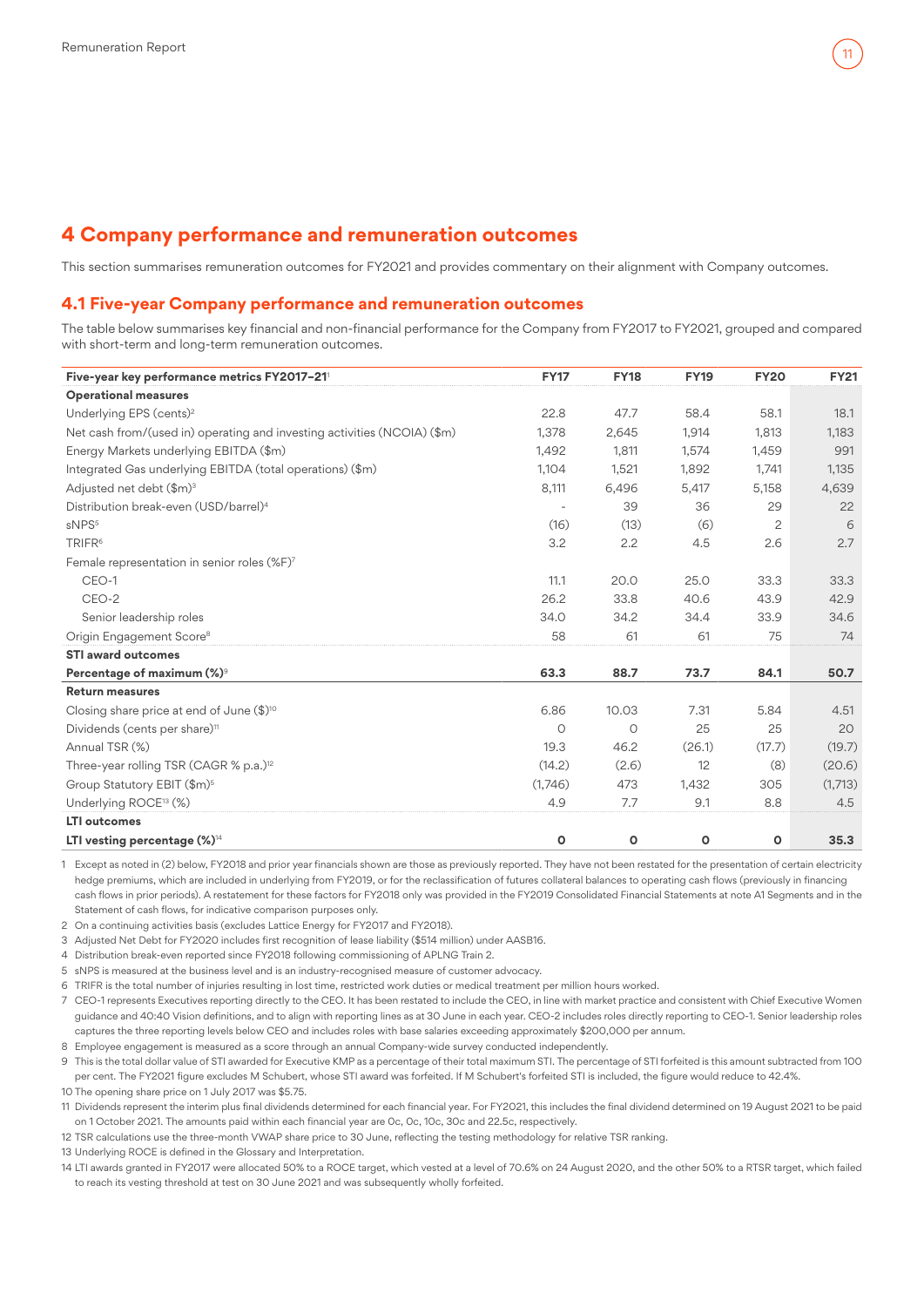## **4.2 Process for assessment of variable remuneration outcomes**

The Board has adopted governing principles to apply when considering adjustments to financial measures that are used for remuneration purposes. Targets set at the beginning of the year may be subject to events materially outside the course of business and outside the control of the current management, in which case discretion may be required to vary targets or outcomes to reflect the intended purpose and/or actual results and achievements. The governing principles emphasise fairness and symmetry: fairness to shareholders and Executives, and symmetry of treatment between favourable and unfavourable events.

Specific examples in relation to the implementation of these principles in FY2021 were a reduction in the target for NCOIA to adjust for the additional investment in Octopus Energy announced in December 2020, offset by an increase to the target to account for deferred capex in Growth Assets and APLNG. The additional investment in Octopus arose after targets were set. The Board's approach was that the investment was a beneficial decision for shareholders and not one for which management be penalised, accordingly the target was reduced. In the case of the capex underspend compared to plans in place when the target was set, the approach taken was that management should not benefit from such reduced scope or deferral, accordingly the amount of the underspend was added to the target. The Board analysed outcomes with and without any adjustments, finding that net movements were minor and that no unwarranted benefit or significant disadvantage arose from the process.

The EPS and Energy Markets EBITDA scorecard measures are presented in the financial accounts in terms of underlying, which is also the starting point for consideration in setting of targets for STI purposes. Further adjustment may be made according to the governing principles. In FY2021 there was no material difference from the underlying view.

#### **4.2.1 STI outcomes**

For FY2021, the Board considered the effect and implications on the STI scorecard (Section 4.3) of the following positive and negative factors including:

- targets being set at the start of the year based on commodity price outlooks at that time;
- the impact of increased network and metering costs that cannot be recovered in regulated tariffs;
- the cumulative impact of regulatory actions by federal and state governments that limit the capacity for EBITDA growth in the Energy Markets business;
- the COVID-19 pandemic's impact on domestic and global demand; and
- management's business execution and responses to challenges.

Having regard for all these factors, advice from each of the Board committees and in consideration of shareholder experience and expectations, the Board determined that management has responded well to changing priorities and market conditions in an extraordinarily challenging and dynamic environment. Against this background, and with particular regard for the financial results, the CEO and the Board agreed to make a 25 per cent reduction to the formulaic outcome of the CEO scorecard which is provided in Section 4.3. Outcomes for all Executive KMP are provided in Section 4.3.1.

#### **4.2.2 LTI outcomes**

A partial vesting (35.3 per cent) of LTI awards granted in FY2017 occurred during the year. This was the first vesting of any LTI in nine years and resulted from above-target performance on a ROCE performance measure, which comprised half of the award.

The target for this ROCE measure was set at grant in the form of two gates, both of which need to be achieved for vesting to occur. The starting point for ROCE calculations for these gates is statutory EBIT divided by average capital employed (underlying ROCE data is presented in the Operating and Financial Review).

The first gate required that the average ROCE across the four financial years (FY2017-FY2020) equalled or exceeded the average of the four annual plan targets (which was 7.7 per cent p.a.) for any vesting to occur. The second gate required that the ROCE equalled or exceeded 9.5 per cent p.a.' (for 50 per cent vesting) or 11.5 per cent p.a. (for full vesting) in either the third or fourth financial year, with pro-rata vesting between those levels. An average ROCE of 8.4 per cent p.a was achieved with 10.32 per cent recorded in FY2019, resulting in a calculated 70.6 per cent vesting for this half of the award. The Board found no reason to vary the calculation outcome. Accordingly, the vest was confirmed at the calculated level. The other half of the award was subject to a 4-year RTSR hurdle against a 'ten-up/ten-down' peer group.<sup>2</sup>At the test date of 30 June 2021, this tranche failed to achieve a ranking above that of the 50th percentile in the peer group (the vesting threshold), and it was subsequently lapsed.

<sup>1</sup> 9.5% was referable to pre-tax WACC and set at the time of grant. Exceeding this by 2 percentage points set the stretch or full vesting point.

The TSR peer group constituents were disclosed in the 2017 Remuneration Report.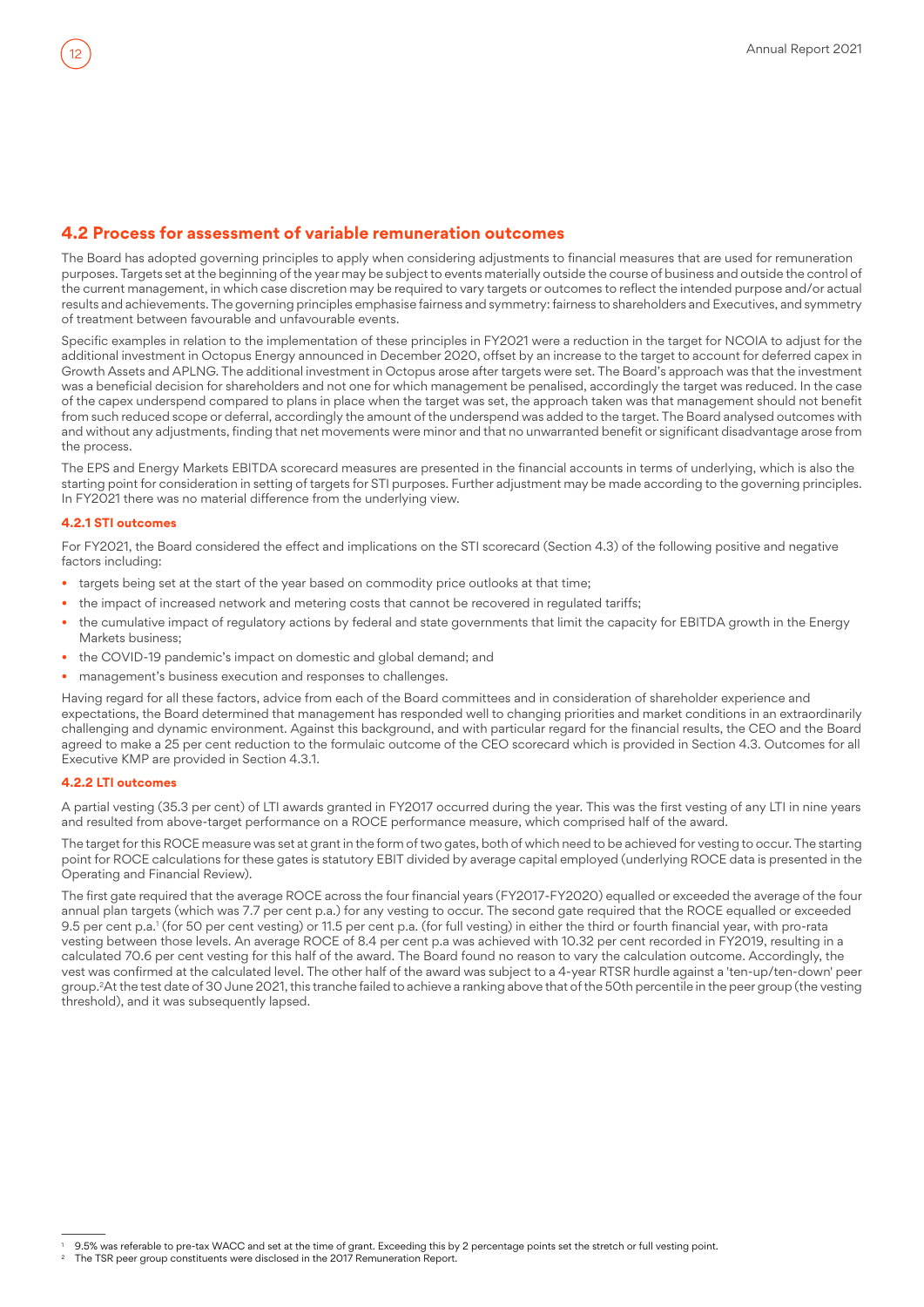## **4.3 STI awards and scorecard details for FY2021**

STI awards are calculated on the basis of a balanced scorecard using the concepts of setting requirements at threshold, target and stretch achievement levels. The CEO's FY2021 scorecard was weighted 60 per cent to financial measures and 40 per cent to non-financial metrics (customer, strategic, climate change, safety and people). The details and results are set out below.

#### **CEO FY2021 STI scorecard**

|                                                                                                                                                                                                                                                                                                                                                                            |        | <b>Targets and outcomes</b> |                | Result         |             |
|----------------------------------------------------------------------------------------------------------------------------------------------------------------------------------------------------------------------------------------------------------------------------------------------------------------------------------------------------------------------------|--------|-----------------------------|----------------|----------------|-------------|
| Measure, rationale and performance                                                                                                                                                                                                                                                                                                                                         | Weight | Threshold                   | <b>Target</b>  | <b>Stretch</b> | $%$ max $)$ |
| Origin EPS (underlying) (cps) <sup>1</sup><br>Measure of Origin's earnings and profitability                                                                                                                                                                                                                                                                               | 15%    | 11.8                        | 19.3<br>18.1   | 26.8           | 53.6        |
| Origin NCOIA (\$m)<br>Measure of effective cash flow generation                                                                                                                                                                                                                                                                                                            | 10%    | 975                         | 1,230<br>1,183 | 1,485          | 52.6        |
| Energy Markets EBITDA (\$m)<br>Measure of operating performance of the Energy Markets business                                                                                                                                                                                                                                                                             | 15%    | 1,050<br>991                | 1,230          | 1,410          | 0.0         |
| Integrated Gas free cash flow (\$m)<br>Effective cash flow generation, measured as Integrated Gas EBITDA less<br>capex, including share of APLNG capex (excluding impact of oil price, foreign<br>exchange or royalty changes)                                                                                                                                             | 10%    | 735                         | 790            | 845<br>882     | 100.0       |
| Integrated Gas value (\$m)<br>Uplift in net present value of APLNG (100% basis) over the life of the field<br>relative to prior internal forecast (at constant oil price, foreign exchange and<br>discount rates)                                                                                                                                                          | 10%    | 200                         | 500            | 1,000<br>1,294 | 100.0       |
| <b>Financial measures</b>                                                                                                                                                                                                                                                                                                                                                  | 60%    | 20                          | 60<br>55.6     | 100            | 55.6        |
| Voice of the customer<br>Strategic, interaction and episodic net promoter scores measuring customer<br>advocacy, recent and critical experiences                                                                                                                                                                                                                           | 10%    | 20                          | 60<br>76.0     | 100            | 76.0        |
| <b>Customer innovation</b><br>Composite measure of the readiness of new customer solutions                                                                                                                                                                                                                                                                                 | 5%     | 20                          | 60             | 100<br>86.6    | 86.6        |
| Climate change (emissions reduction, %)<br>Scope 1 equity emissions reduction (CO2-e) - short term target to reduce<br>emissions, compared to FY2017 baseline                                                                                                                                                                                                              | 10%    | 4                           | 6              | 10<br>11.2     | 100.0       |
| People measures<br>Employee engagement score (74%) measuring connection of the workforce<br>to the business; female representation in senior roles and pipeline cohorts<br>to senior roles (33.2%) measuring gender diversity; and Health, Safety and<br>Environment measures (69.9% of maximum) measuring preventative actions,<br>and improvements in composite measures | 15%    | 20                          | 60<br>45.9     | 100            | 45.9        |
| <b>Non-financial measures</b>                                                                                                                                                                                                                                                                                                                                              | 40%    | 20                          | 60<br>72.1     | 100            | 72.1        |
| <b>Total unadjusted</b>                                                                                                                                                                                                                                                                                                                                                    | 100%   | 20                          | 60<br>62.2     | 100            | 62.2        |
| Total (adjusted)<br>(discretionary adjustment 25% down)                                                                                                                                                                                                                                                                                                                    | 100%   | 20                          | 60<br>46.6     | 100            | 46.6        |

1 The FY2021 underlying EPS target of 19.3 cents per share was lower than the prior year actual (58.1), consistent with August 2020 market guidance.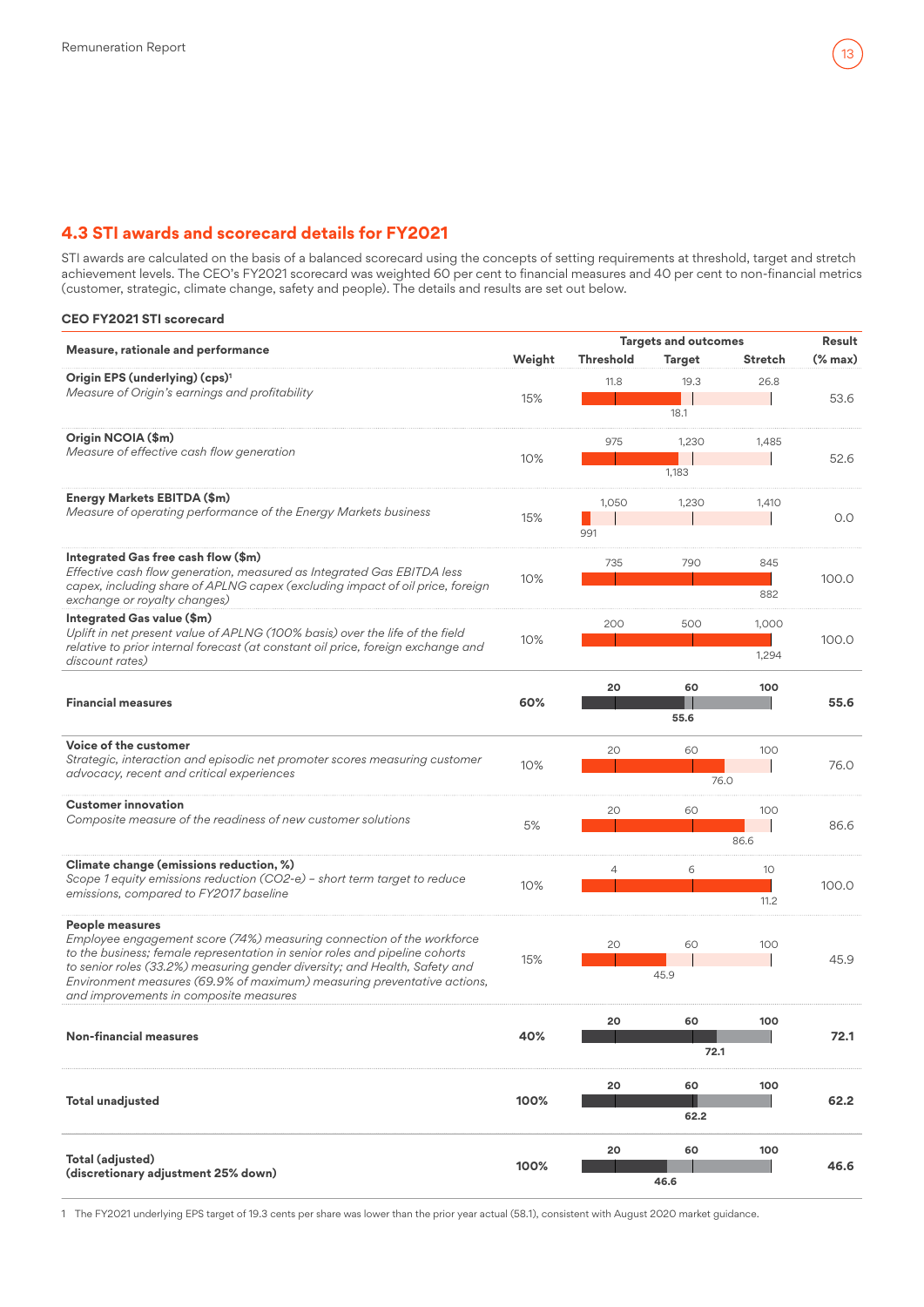#### **4.3.1 Executive KMP STI outcomes**

The application of the discretionary downward adjustment identified in Section 4.2.1 to the CEO's scorecard balanced the high operational and customer achievements with the financial results impacted by the range of headwinds. It resulted in an STI outcome for CEO of 46.6 per cent of maximum (77.8 per cent of target).

The majority of the CEO's scorecard objectives are shared across Other Executive KMP. However, their weightings will differ according to their specific divisional metrics. Other Executive KMP scorecard outcomes were all below target and ranged between 44.3 to 57.8 per cent of maximum (74.0 to 96.5 per cent of target). M Schubert's outcome was zero as his STI award was forfeited on resignation. In the context of the team's operational execution and response to the challenging headwinds the Board concluded that the below-target outcomes were appropriate and made no further discretionary adjustments. The aggregate outcome for all Executive KMP was 50.7 per cent of maximum (84.5 per cent of target), ignoring the zero STI award for M Schubert.

| <b>Executive KMP</b>  |       |      |      |     |  |  |  |  |
|-----------------------|-------|------|------|-----|--|--|--|--|
| <sup>:</sup> Calabria | 1/0.8 |      | 534  | 425 |  |  |  |  |
| L Tremaine            | 96.0  | 57.5 | 42.5 |     |  |  |  |  |
| J Briskin             | 96.5  | 57.8 |      | າດຂ |  |  |  |  |
| G Jarvis              | 74.O  |      | 55.  |     |  |  |  |  |
|                       |       |      |      |     |  |  |  |  |

## **4.4 Total pay received in FY2021**

In line with general market practice, a non-AASB presentation of actual pay received in FY2021 is provided below, as a summary of real or 'take home' pay. AASB statutory remuneration is presented in Table 7-1.

| (\$'000)<br><b>Executive KMP</b> | FR <sup>®</sup> | STI cash $2$ | <b>Short term</b> | Long term | <b>Actual total</b><br>pay received |
|----------------------------------|-----------------|--------------|-------------------|-----------|-------------------------------------|
| F Calabria                       | 1,831           | 712          | 961               | 264       | 3.768                               |
| L Tremaine                       | 1.017           | 488          | 407               | 522       | 2.434                               |
| J Briskin                        | 900             | 434          | 188               | 52        | 1.574                               |
| G Jarvis                         | 920             | 341          | 322               | 82        | .665                                |
| M Schubert                       | 920             |              | 190               | 80        | .190                                |

1 FR is cash and superannuation received during FY2021.

2 STI cash represents 50 per cent of the FY2021 STI award, with the balance deferred into equity.

3 Short-term equity represents the value of previously awarded equity from short-term arrangements (including STIP and grants under the Employee Share Plan) that are vested or released (as relevant) during FY2021. The value is determined as the number of shares vested or released multiplied by the five-day VWAP immediately prior to the date of vest/release. This value is usually the same as the equity's taxable value to the executive. The amounts shown above relate to DSR vests and Restricted Share releases all on 24 August 2020 arising from Deferred STI arrangements, plus GESP shares released on 28 August 2020 and Matching Share Plan allocations released on 30 October 2020.

4 Long-term equity represents the value of previously awarded equity from long-term arrangements (LTIP and other arrangements with deferral periods of three or more years) that are vested or released (as relevant) during FY2021. The value is determined in the same way as described in note 3. The amounts shown all relate to vesting and releases on 24 October 2020 (being four-year ROCE LTI awards, and, for L Tremaine, 2017 sign-on awards).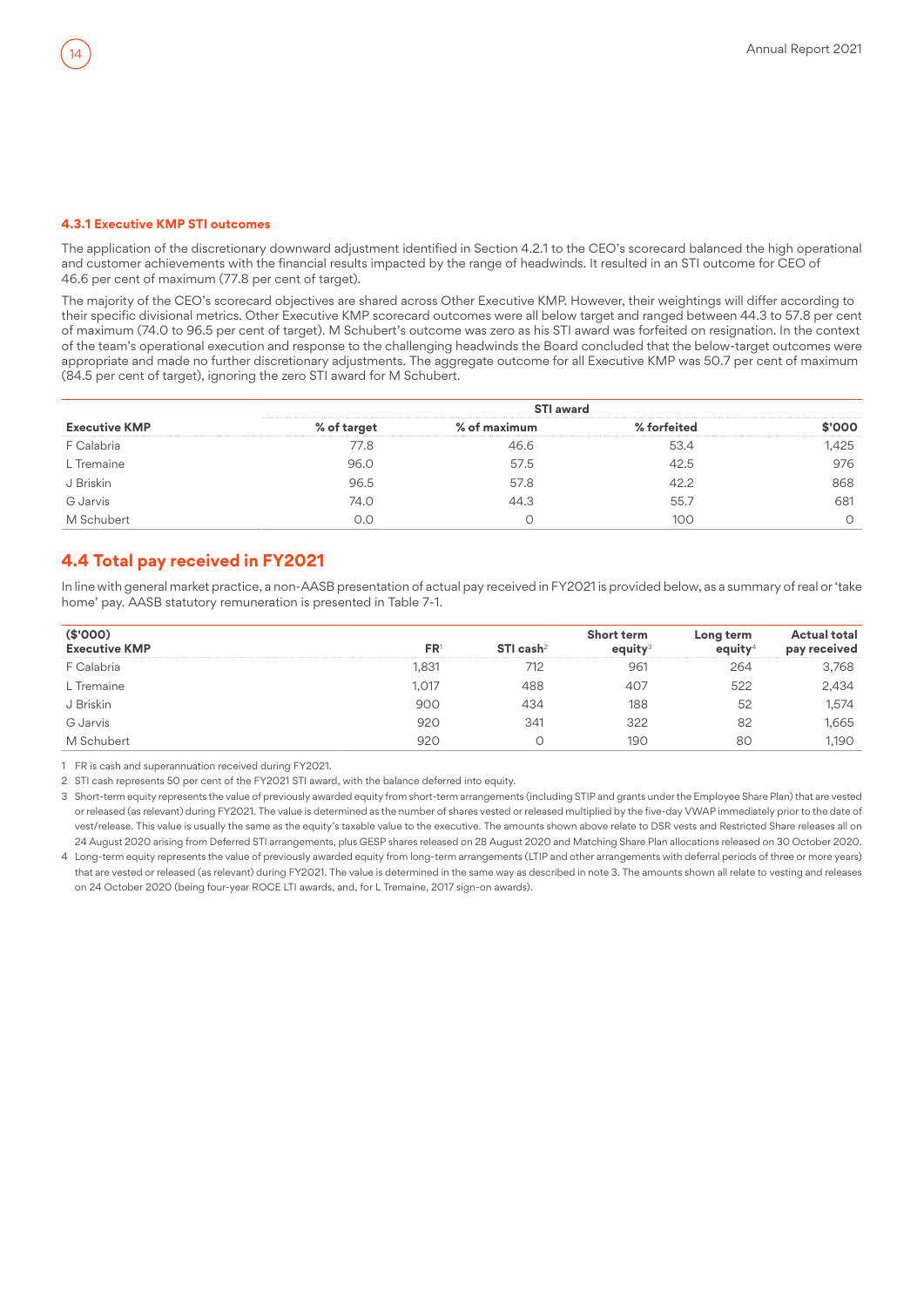

## <span id="page-14-0"></span>**5 Governance**

## **5.1 The role of the Remuneration and People Committee**

The RPC supports the Board by overseeing Origin's remuneration policies and practices. It operates under a Charter (published on the Company's website at [originenergy.com.au\)](https://www.originenergy.com.au). The RPC met formally four times during the reporting period.

Including its Chairman, the RPC has five members, all of whom are independent NEDs (see Section 1 for details). The RPC's Charter requires a minimum of three NEDs. In addition, there is a standing invitation to all Board members to attend the RPC's meetings. Management may attend RPC meetings by invitation but a member of management will not be present when their own remuneration is under discussion.

The following diagram sets out the role of the RPC and its operational relationships with the Board, management, stakeholders and external advisors.

#### **Board**

The Board approves:

- Executive remuneration policy
- remuneration for the CFO and FLT
- STI and LTI targets and hurdles
- NED fees
- CEO and ELT succession and appointments

## **Remuneration and People Committee**

The RPC makes recommendations to the Board on the matters subject to its approval (listed above). The RPC approves remuneration scales, movements and equity allocations for employees other than the CEO and ELT.

In addition, the RPC stewards and advises the Board and management on remuneration and people matters including:

- future leader talent pipelines and development processes
- people strategies and culture development
- corporate governance and risk matters relating to people and remuneration (including conduct, diversity and gender pay equity)
- effectiveness of the remuneration policy and its implementation

#### **Information exchange with other Board committees**, notably the Audit and Risk committees, to ensure that all relevant matters are considered before the RPC makes remuneration recommendations and decisions.

#### **Consultation with external stakeholders and shareholders**

Regular dialogue with shareholders and proxy advisors.

#### **Independent remuneration advisors**

The RPC appoints an external independent advisor to assist it with market and governance issues, benchmarking, best practice observations and general advice.

#### **Management**

Management provides relevant data and information for RPC consideration (practice insights, and legal, tax, accounting and actuarial advice) and makes recommendations to the RPC concerning remuneration and people matters.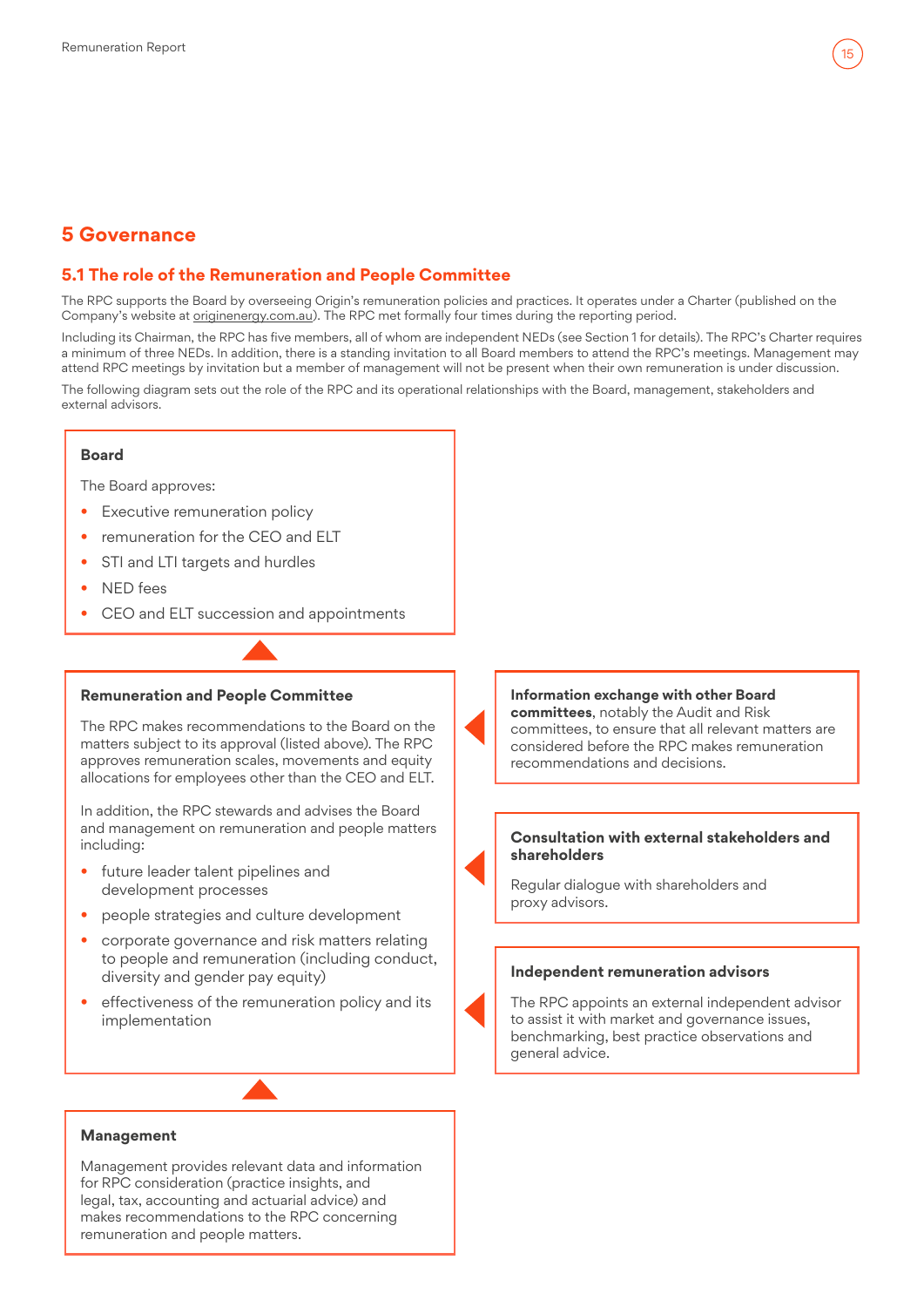## <span id="page-15-0"></span>**5.2 Remuneration advisors**

The RPC engages external advisors from time to time to conduct benchmarking, advise on regulatory and market developments, and review proposals and reports. Protocols have been established for engaging and dealing with external advisors, including those defined as remuneration consultants for the purposes of the *Corporations Act 2001* (Cth) (the Act). These protocols are to ensure independence and avoid conflicts of interest.

The protocols require that remuneration advisors are directly engaged by the RPC and act on instruction from its Chairman. Reports must be delivered directly to the RPC Chairman. The advisor is prohibited from communicating with Company management except as authorised by the Chairman, and even then limited to the provision or validation of factual and policy data. The advisor must furnish a statement confirming the absence of any undue influence from management.

The RPC generally seeks information rather than specific remuneration recommendations within the definition of the Act, and this was the case during FY2021. Guerdon Associates was appointed for this period; however, it did not provide any remuneration recommendations as defined under the Act.

In addition, the RPC makes use of general market trend information from a variety of commercial and industry sources and has access to in-house remuneration professionals who provide it with guidance and analysis on request.

The recommendations that the RPC makes to the Board are based on its own independent assessment of the advice and information received from these multiple sources, using its experience and having careful regard to the principles and objectives of the remuneration framework, Company performance, shareholder and community expectations, and good governance.

## **5.3 Conduct, accountability and risk management**

Each year the full Board formally reviews the conduct, behaviour and risk management of the CEO and each member of the Executive Leadership Team, taking feedback from the Chairs of the Health, Safety & Environment Committee, Audit Committee, and the Risk Committee; from the internal auditor; and from the General Counsel and Executive General Manager Company Secretariat, Risk and Governance; and the Executive General Manager, People & Culture. The review considers conduct, behaviour, risk and reputation matters as well as operational performance and contribution.

This process is in addition to the behavioural assessment process which forms part of the company-wide performance management framework (see Section 2.2). The Board is guided by a set of overarching principles to apply in assessing items or events that impact risk (including non-financial risk) or performance. This ensures a consistent approach to determining whether discretionary adjustments to incentive outcomes are warranted (positive or negative modification) to achieve fairness for Executives and shareholders.

In addition to this process for moderation of award outcomes the RPC and the Board have wide discretionary tools to prevent the award (or retention) of inappropriate benefits, including malus and clawback.

#### **Malus**

Malus refers to the reduction or cancellation of advised awards, or of unvested/unreleased equity or shares; or to a determination to reduce the level of vesting that would otherwise apply; or to extend the existing period of a holding lock or trading restriction.

Malus has been applied over time, both to STI formulaic outcomes and to LTI allocations, to provide better alignment of variable pay outcomes with the broader context and overall circumstances of the Company.

#### **Clawback**

Clawback is a reference to the recovery of benefits after they have been paid, vested or released. The Board has power to exercise clawback to recover or cancel shares arising from equity awards, and to recover cash proceeds from the sale of such shares, or to recover cash awards. Recovery may be limited by law or regulation. There have been no circumstances to date in which the Board has sought to apply clawback.

Fraud, dishonesty, gross misconduct, negligence, breach of duties and other serious matters would have consequences additional to the sanctions and provisions referred to above.

#### **5.4 Change of control**

The Board may determine that all or a specified number of unvested securities will vest or cease to be subject to restrictions where there is a change of control event.

## **5.5 Capital reorganisation**

On a capital reorganisation, the number of unvested share rights and Options held by participants may be adjusted in a manner determined by the Board, to minimise or eliminate any material advantage or disadvantage to the participant. If new awards are granted, they will, unless the Board determines otherwise, be subject to the same terms and conditions as the original awards.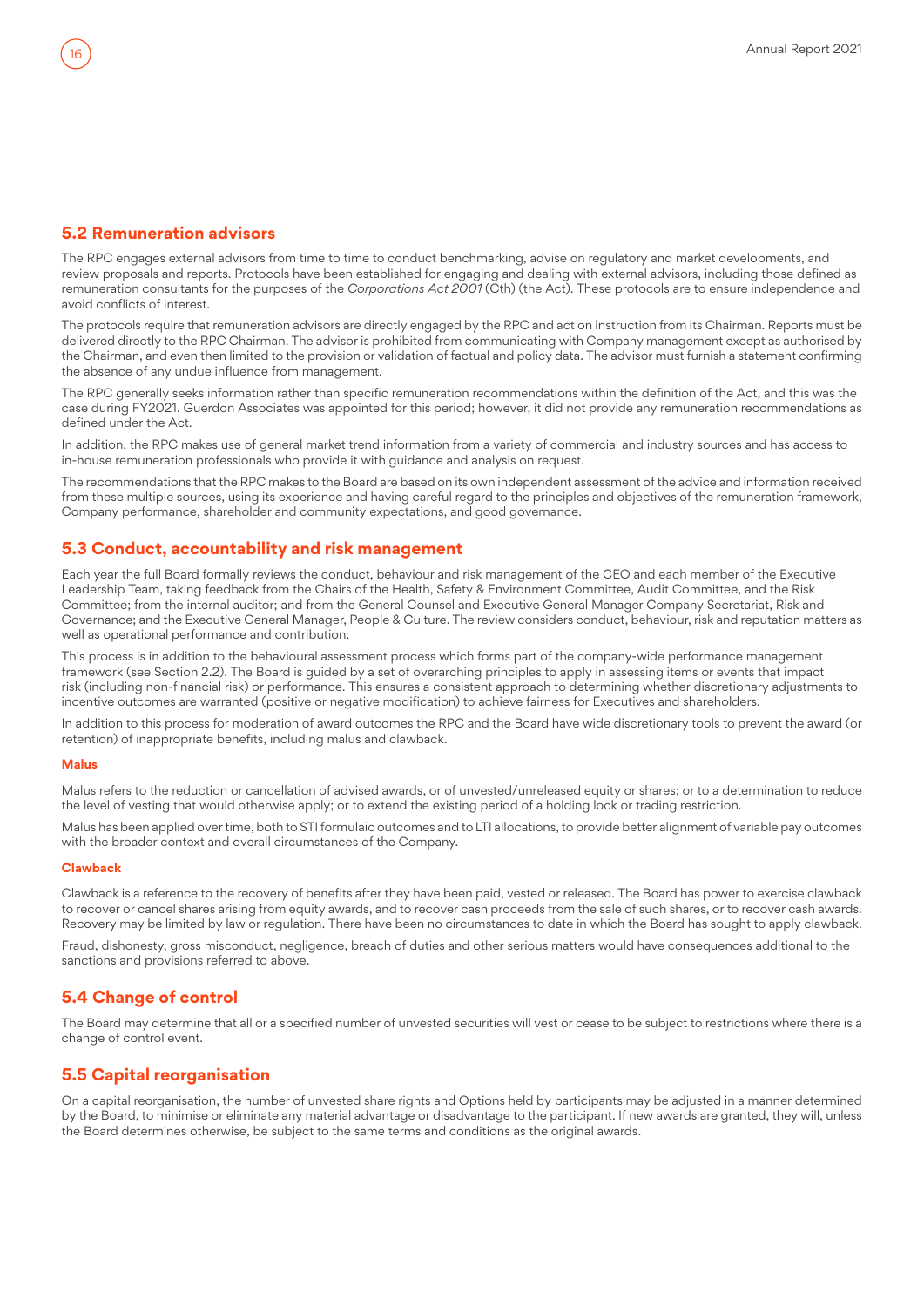## <span id="page-16-0"></span>**6 Non-executive Director fees**

## **6.1 Remuneration policy and structure for Non-executive Directors**

NED remuneration comprises fixed fees with no incentive-based payments. This ensures that NEDs are able to independently and objectively assess both Executive and Company performance.

Board and committee fees take into account market rates for similar positions at relevant Australian organisations (those of comparable size and complexity) and fairly reflect the time commitments and responsibilities involved. The aggregate cap for overall NED remuneration remains at \$3.2 million p.a., as approved by shareholders in 2017.

The Origin Chairman receives a single fee that includes committee activities, while other NEDs receive a NED Base Fee and separate fees for their role on specific committees (other than the Nomination Committee, which is considered within the NED Base Fee). All fees include superannuation contributions.

The table below summarises the structure and level of NED fees. No change to the fee structure or quantum is proposed for FY2022.

| Office                                         | <b>FY2021 and FY2022</b><br>(\$'000) |
|------------------------------------------------|--------------------------------------|
| Board - Chairman (inclusive of committee fees) | 677                                  |
| NED Base Fee (exclusive of committee fees)     | 196                                  |
| Audit - Chairman                               | 57                                   |
| Audit - Member                                 | 29                                   |
| RPC - Chairman                                 | 47                                   |
| RPC - Member                                   | 23.5                                 |
| HSE - Chairman                                 | 47                                   |
| HSE - Member                                   | 23.5                                 |
| Risk - Chairman                                | 47                                   |
| Risk - Member                                  | 23.5                                 |
| Nomination - Chairman                          | nil                                  |
| Nomination - Member                            | nil                                  |

## **6.2 Minimum shareholding requirement for Non-executive Directors**

To align the interests of the Board and shareholders, NEDs are required to build and then maintain a minimum shareholding in the Company. The MSR reference for the Chairman is 200 per cent of the NED Base Fee, and for all other NEDs it is 100 per cent of the NED Base Fee. The Board sets the MSR from time to time as a number of shares determined by reference to the level and any movements in the NED Base Fee and/or the share price.1 The numeric shareholding levels are currently set at 28,000 shares (56,000 for the Chairman) and will be redetermined during FY2022.

NEDs are expected to reach the MSR within three years of their appointment and maintain it thereafter while in office. At the date of this report, all NEDs were above the relevant MSR level. Details of NED shareholdings are included in Table 7-3.

A NED Share Plan (NEDSP) was approved by shareholders in 2018. The NEDSP is a salary sacrifice plan that allows NEDs to sacrifice up to 50 per cent of their annual NED Base Fee to acquire share rights. Each share right is a right to receive a fully-paid ordinary share in Origin, subject to the terms of the grant. The plan is intended to facilitate the acquisition of shares for new Directors to ensure they meet the obligations imposed under the MSR. As at the date of the report, and noting that all NEDs have met their MSR obligations, no share rights have been purchased and no shares allotted under the NEDSP.

Generally considering the weighted average share price over the prior year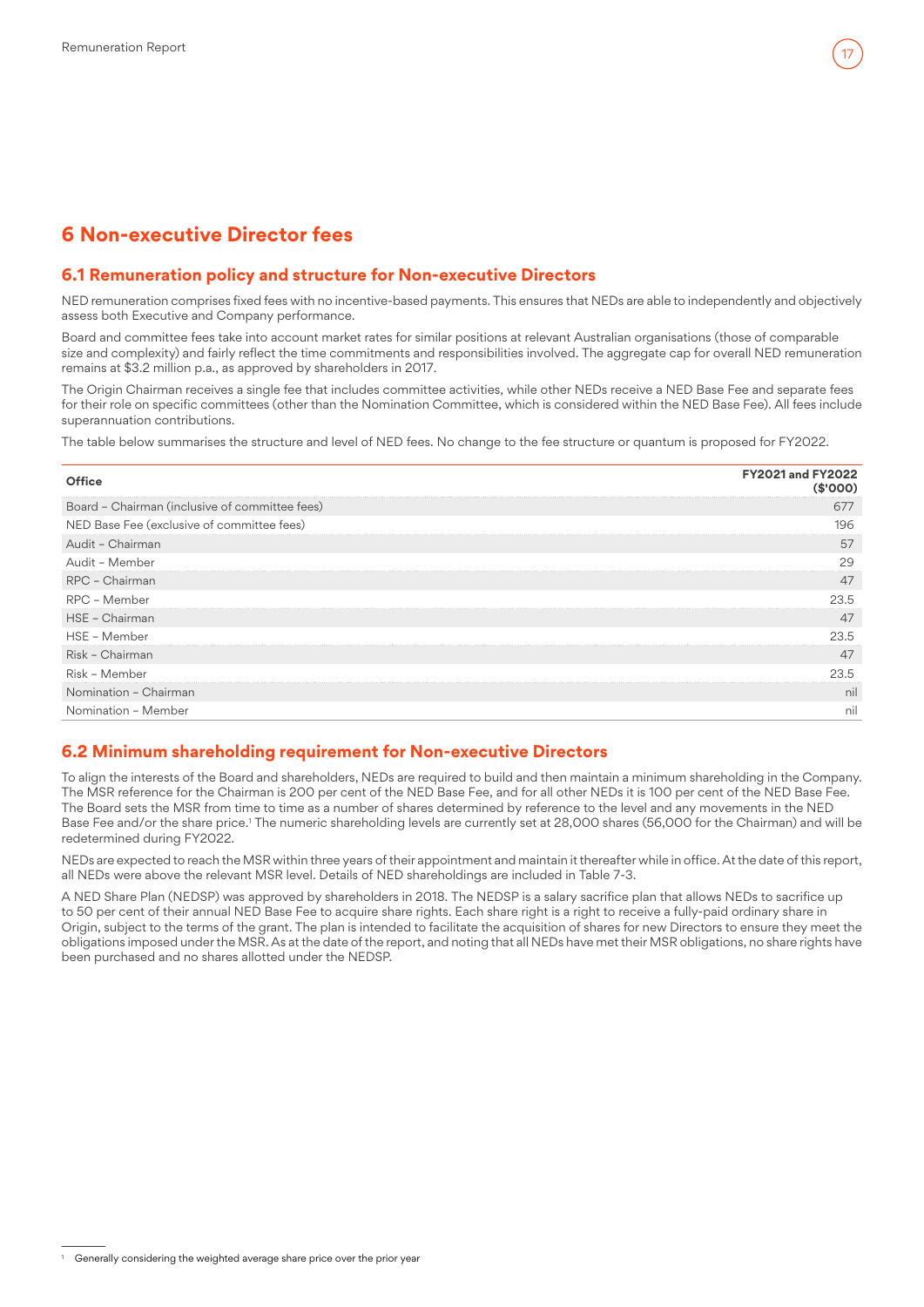#### <span id="page-17-0"></span>**Table 7-1 (a) Executive KMP statutory remuneration (\$'000)**

|                            |      |                 | <b>Short term</b>              |                    |                                 |                               |                                 | Long term          |                            |       |                                   |                |                 |
|----------------------------|------|-----------------|--------------------------------|--------------------|---------------------------------|-------------------------------|---------------------------------|--------------------|----------------------------|-------|-----------------------------------|----------------|-----------------|
|                            |      | FR <sup>1</sup> |                                |                    |                                 |                               |                                 | <b>Share based</b> |                            |       |                                   | <b>Totals</b>  |                 |
|                            |      |                 | PEB <sup>1</sup>               |                    |                                 |                               | Matching                        |                    | STI and Other <sup>5</sup> |       | Total                             | At             | Share-          |
|                            |      | <b>Base</b>     | Super-<br>salary $7$ annuation | Other <sup>2</sup> | Cash<br><b>STI</b> <sup>3</sup> | Leave<br>accrual <sup>4</sup> | share<br>rights                 | <b>RS</b>          | <b>DSR</b>                 |       | $LTI6$ accounting<br>remuneration | risk<br>$(\%)$ | based<br>$(\%)$ |
| <b>Executive Director</b>  |      |                 |                                |                    |                                 |                               |                                 |                    |                            |       |                                   |                |                 |
| F Calabria                 | 2021 | 1,786           | 22                             | 46                 | 712                             | 122                           |                                 | 1,015              | 76                         | 1,385 | 5,164                             | 62             | 48              |
|                            | 2020 | 1,768           | 21                             | 41                 | 1,277                           | (65)                          |                                 | 1,053              | 180                        | 812   | 5,087                             | 65             | 40              |
| <b>Other Executive KMP</b> |      |                 |                                |                    |                                 |                               |                                 |                    |                            |       |                                   |                |                 |
| J Briskin                  | 2021 | 873             | 22                             | 19                 | 434                             | 15                            | $\overline{2}$                  | 484                | $\circ$                    | 296   | 2,145                             | 57             | 36              |
|                            | 2020 | 806             | 21                             | 15                 | 495                             | 25                            | 0.6                             | 438                | 9                          | 171   | 1.980                             | 56             | 31              |
| G Jarvis                   | 2021 | 877             | 22                             | 37                 | 341                             | 65                            | $\overline{2}$                  | 712                | $\circ$                    | 332   | 2,388                             | 58             | 44              |
|                            | 2020 | 820             | 21                             | 34                 | 666                             | 72                            | 1.7                             | 481                | 10                         | 199   | 2,305                             | 59             | 30              |
| M Schubert <sup>8</sup>    | 2021 | 898             | 22                             | 84                 | $\circ$                         | 40                            | $\hspace{0.1mm}-\hspace{0.1mm}$ | (471)              | $\circ$                    | (369) | 204                               | $\circ$        | $\circ$         |
|                            | 2020 | 843             | 21                             | 178                | 522                             | 44                            | $\overline{\phantom{0}}$        | 465                | 7                          | 193   | 2,273                             | 52             | 29              |
| L Tremaine                 | 2021 | 990             | 22                             | 34                 | 488                             | (16)                          | $\overline{2}$                  | 625                | 5                          | 440   | 2,590                             | 60             | 41              |
|                            | 2020 | 991             | 21                             | 26                 | 711                             | 61                            | 1.7                             | 649                | 209                        | 242   | 2,912                             | 62             | 38              |
| <b>Executive total</b>     |      |                 |                                |                    |                                 |                               |                                 |                    |                            |       |                                   |                |                 |
|                            | 2021 | 5,424           | 110                            | 220                | 1,975                           | 226                           | 6                               | 2,365              | 81                         | 2,084 | 12,491                            | 52             | 36              |
|                            | 2020 | 5,228           | 105                            | 294                | 3,671                           | 137                           | 4                               | 3,086              | 415                        | 1.617 | 14.557                            | 60             | 35              |

1 FR comprises base remuneration and superannuation (post-employment benefit, PEB).

2 Represents non-monetary benefits including insurance premiums and fringe benefits (such as car parking and expenses associated with travel).

3 STI cash represents one half of the STI award. STI cash is paid after the end of the financial year to which it relates but is allocated to the earning year. The balance of the STI award is Deferred STI.

4 Movement in leave provision over the reporting period. Negative movement indicates that leave taken during the year exceeded leave accrued during the current year.

5 Includes Deferred STI and other equity arrangements subject to continuous employment. Deferred STI is that portion of the accounting value of equity granted or to be granted (RSs and/or DSRs) under the STI plan for the current and prior periods attributable to the reporting period. In following reporting periods, the accumulated expense is adjusted for the number of instruments then expected to be released or vested. In good leaver circumstances, a bring-forward of future-period accounting expense may occur where a cessation of employment occurs before the normal vesting date.

6 LTI includes all long-term equity awards (those not pursuant to the STI Plan) and represents that portion of the accounting value of the awards made, or to be made, for the current and prior periods, which is attributable to the reporting period. See Note G3 for details on share-based remuneration accounting.

7 The increase in base salary for J Briskin, G Jarvis and M Schubert reflects a mid-year change during FY2020. No increase applied for FY2021.

8 'Other' includes accommodation benefits associated with travel from home base to the Brisbane office.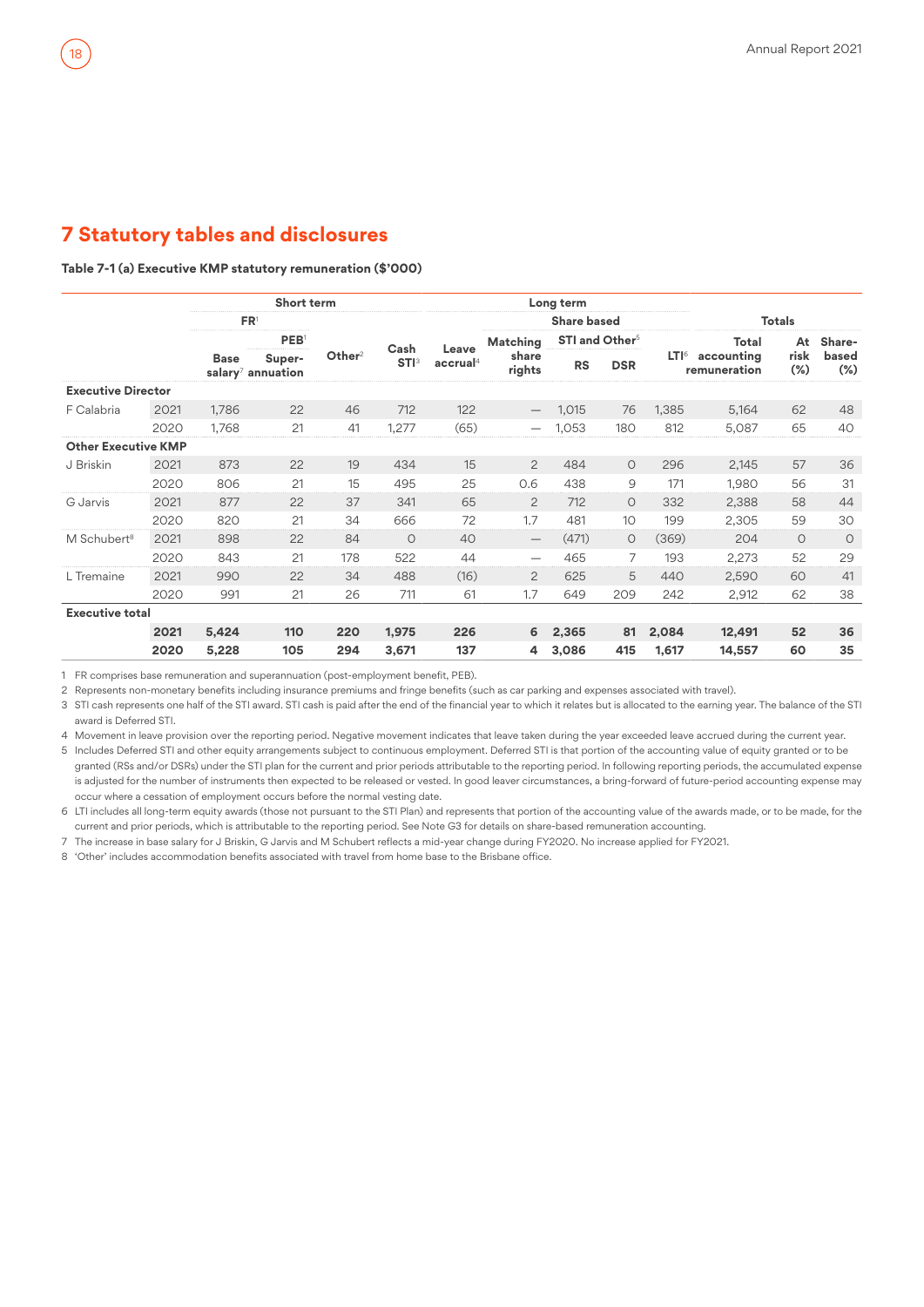#### **Table 7-1 (b) NEDs statutory remuneration (\$'000)**

|                          |      | Short term                            |                          | Post-<br>employment                  |                       |
|--------------------------|------|---------------------------------------|--------------------------|--------------------------------------|-----------------------|
|                          |      | <b>Board and</b><br>Committee<br>Fees | Other <sup>1</sup>       | Super-<br>annuation<br>contributions | Total<br>remuneration |
| <b>NEDs - current</b>    |      |                                       |                          |                                      |                       |
| J Akehurst               | 2021 | 244                                   | $\overline{1}$           | 22                                   | 267                   |
|                          | 2020 | 245                                   | 0.2                      | 21                                   | 266                   |
| I Atlas <sup>2</sup>     | 2021 | 59                                    | $\circlearrowright$      | 6                                    | 65                    |
|                          | 2020 | $\overline{\phantom{0}}$              | $\overline{\phantom{0}}$ |                                      |                       |
| M Brenner                | 2021 | 267                                   | $\circ$                  | 20                                   | 287                   |
|                          | 2020 | 251                                   | 0.2                      | 21                                   | 272                   |
| G Lalicker               | 2021 | 191                                   | $\circ$                  | 20                                   | 211                   |
|                          | 2020 | 175                                   | 0.2                      | 21                                   | 196                   |
| M McCormack <sup>2</sup> | 2021 | 112                                   | $\circ$                  | 11                                   | 123                   |
|                          | 2020 | $\overline{\phantom{0}}$              |                          |                                      |                       |
| <b>B</b> Morgan          | 2021 | 278                                   | $\mathbf{1}$             | 22                                   | 301                   |
|                          | 2020 | 279                                   | 0.2                      | 21                                   | 300                   |
| S Perkins                | 2021 | 529                                   | $\overline{c}$           | 22                                   | 553                   |
|                          | 2020 | 274                                   | 18                       | 21                                   | 313                   |
| S Sargent                | 2021 | 268                                   | $\mathbf{1}$             | 22                                   | 291                   |
|                          | 2020 | 244                                   | O.2                      | 21                                   | 265                   |
| J Withers <sup>2</sup>   | 2021 | 151                                   | $\circ$                  | 16                                   | 167                   |
|                          | 2020 | -                                     | $\overline{\phantom{0}}$ | $\overline{\phantom{0}}$             |                       |
| <b>NEDs</b> - former     |      |                                       |                          |                                      |                       |
| G Cairns <sup>2</sup>    | 2021 | 217                                   | $\circ$                  | 10                                   | 227                   |
|                          | 2020 | 666                                   | 18                       | 11                                   | 695                   |
| T Engelhard <sup>2</sup> | 2021 | 84                                    | $\mathbf{1}$             | 7                                    | 92                    |
|                          | 2020 | 239                                   | 16                       | 21                                   | 276                   |
| <b>NED</b> total         | 2021 | 2,400                                 | 6                        | 178                                  | 2,584                 |
|                          | 2020 | 2,373                                 | 53                       | 158                                  | 2,583                 |

1 Represents non-monetary benefits including insurance premiums and fringe benefits (such as car parking and expenses associated with travel).

2 G Cairns and T Engelhard retired on 20 October 2020; J Withers, M McCormack, I Atlas appointed 21 October 2020, 18 December 2020 and 21 February 2021 respectively.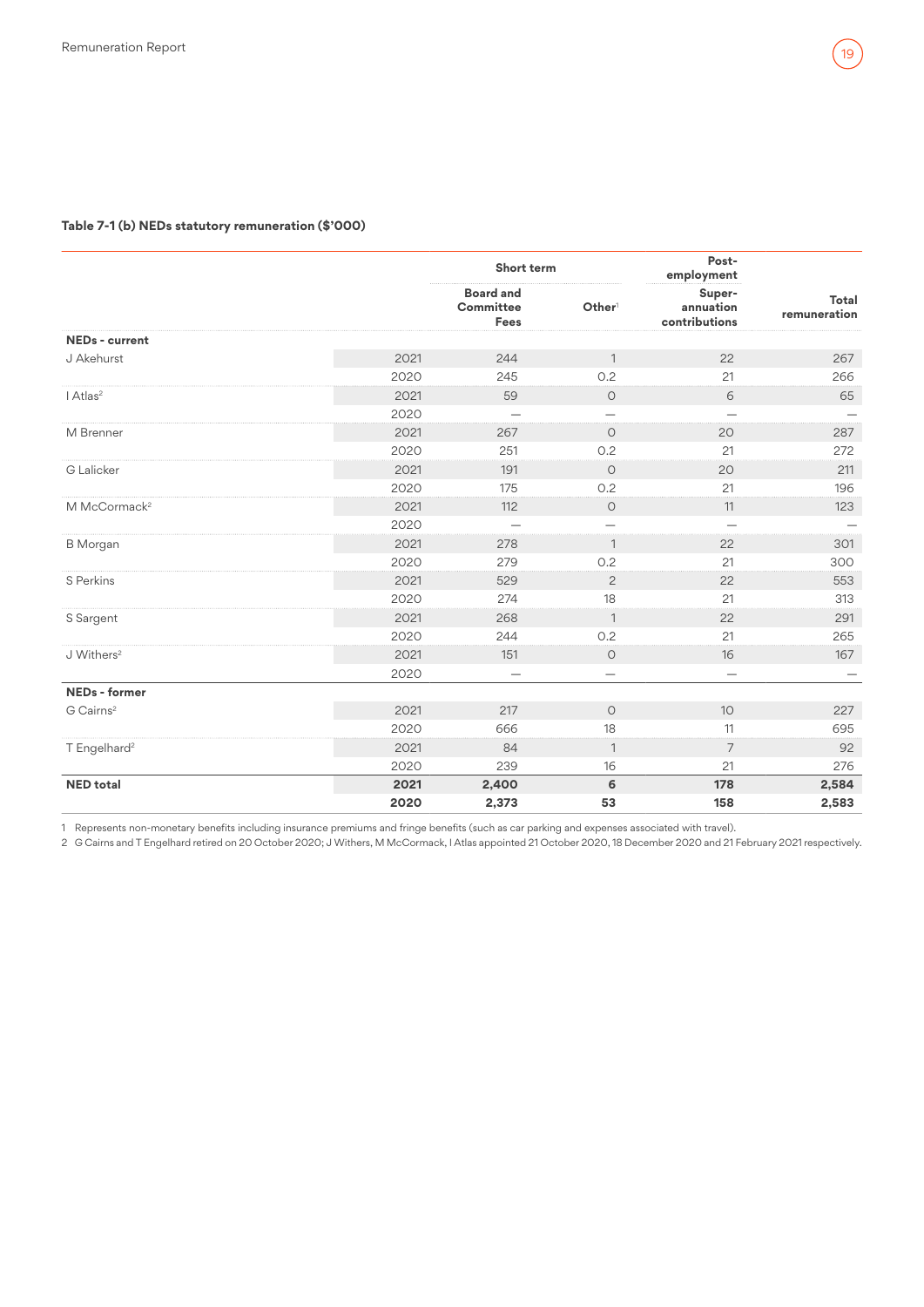## **Abbreviations in tables 7-2 through 7-4**

#### **Rights**

- DSR Deferred Share Rights
- PSR Performance Share Rights
- RSR Restricted Share Rights
- MR Matching Rights (under share purchase and matching rights provisions of the Matching Share Plan, see Section 3.8)

#### **Shares**

- Shares (R) Restricted Shares (those with a specific time holding lock, in addition to any MSR requirements)
- Shares (UR) Unrestricted Shares (but may be subject to restriction by the operation of MSR requirements)

#### **Table 7-2 Details of equity grants made during the reporting period**

Equity rights and restricted shares granted to Executive KMP during the reporting period are listed below. None of the instruments have an exercise price, and there is nil cost to recipients.

The expiry date, if applicable, is the vest date. To the extent that rights fail to meet the relevant performance conditions, they will lapse effective on the test date, which may be on or before the vest date.

| <b>Executive Director</b><br>F Calabria<br><b>PSR</b><br>183,416<br>1.37<br>3-Nov-20<br>21-Aug-23<br>21-Aug-23<br><b>RSR</b><br>2023-2025<br>183,414<br>4.28<br>3-Nov-20<br>2023-2025<br>Shares(R)<br>5.58<br>$2-Sep-20$<br>213,220<br>22-Aug-22<br><b>Other Executive KMP</b><br><b>PSR</b><br>J Briskin<br>60,104<br>1.37<br>3-Nov-20<br>21-Aug-23<br>21-Aug-23<br><b>RSR</b><br>4.28<br>3-Nov-20<br>2023-2025<br>2023-2025<br>60,102<br>518<br>31-Oct-22<br><b>MR</b><br>0.47<br>25-Sep-20<br>Shares(R)<br>123,900<br>5.58<br>22-Aug-22<br>$2-Sep-20$<br>3-Nov-20<br><b>PSR</b><br>61,438<br>1.37<br>21-Aug-23<br>21-Aug-23<br>G Jarvis<br>$\qquad \qquad -$<br><b>RSR</b><br>4.28<br>3-Nov-20<br>2023-2025<br>2023-2025<br>61,440<br><b>MR</b><br>518<br>0.47<br>31-Oct-22<br>25-Sep-20<br>Shares(R)<br>111,258<br>5.58<br>$2-Sep-20$<br>22-Aug-22<br><b>PSR</b><br>61,438<br>1.37<br>3-Nov-20<br>M Schubert<br>21-Aug-23<br>21-Aug-23<br><b>RSR</b><br>61,440<br>4.28<br>3-Nov-20<br>2023-2025<br>2023-2025<br>Shares(R)<br>5.58<br>130,616<br>$2-Sep-20$<br>22-Aug-22<br><b>PSR</b><br>67,916<br>1.37<br>L Tremaine<br>3-Nov-20<br>21-Aug-23<br>21-Aug-23<br><b>RSR</b><br>4.28<br>2023-2025<br>3-Nov-20<br>2023-2025<br>67,917<br><b>MR</b><br>31-Oct-22<br>518<br>0.47<br>25-Sep-20<br>Shares(R)<br>118,650<br>5.58<br>$2-Sep-20$<br>22-Aug-22 | <b>Type</b> | <b>Number</b><br>granted | <b>Grant Date</b><br>fair value,<br>$($ \$) | <b>Exercise</b><br>$price, (\$)$ | <b>Grant date</b> | Vest date $2$ | Expiry date <sup>3</sup> |
|--------------------------------------------------------------------------------------------------------------------------------------------------------------------------------------------------------------------------------------------------------------------------------------------------------------------------------------------------------------------------------------------------------------------------------------------------------------------------------------------------------------------------------------------------------------------------------------------------------------------------------------------------------------------------------------------------------------------------------------------------------------------------------------------------------------------------------------------------------------------------------------------------------------------------------------------------------------------------------------------------------------------------------------------------------------------------------------------------------------------------------------------------------------------------------------------------------------------------------------------------------------------------------------------------------------------------------------------------------|-------------|--------------------------|---------------------------------------------|----------------------------------|-------------------|---------------|--------------------------|
|                                                                                                                                                                                                                                                                                                                                                                                                                                                                                                                                                                                                                                                                                                                                                                                                                                                                                                                                                                                                                                                                                                                                                                                                                                                                                                                                                        |             |                          |                                             |                                  |                   |               |                          |
|                                                                                                                                                                                                                                                                                                                                                                                                                                                                                                                                                                                                                                                                                                                                                                                                                                                                                                                                                                                                                                                                                                                                                                                                                                                                                                                                                        |             |                          |                                             |                                  |                   |               |                          |
|                                                                                                                                                                                                                                                                                                                                                                                                                                                                                                                                                                                                                                                                                                                                                                                                                                                                                                                                                                                                                                                                                                                                                                                                                                                                                                                                                        |             |                          |                                             |                                  |                   |               |                          |
|                                                                                                                                                                                                                                                                                                                                                                                                                                                                                                                                                                                                                                                                                                                                                                                                                                                                                                                                                                                                                                                                                                                                                                                                                                                                                                                                                        |             |                          |                                             |                                  |                   |               |                          |
|                                                                                                                                                                                                                                                                                                                                                                                                                                                                                                                                                                                                                                                                                                                                                                                                                                                                                                                                                                                                                                                                                                                                                                                                                                                                                                                                                        |             |                          |                                             |                                  |                   |               |                          |
|                                                                                                                                                                                                                                                                                                                                                                                                                                                                                                                                                                                                                                                                                                                                                                                                                                                                                                                                                                                                                                                                                                                                                                                                                                                                                                                                                        |             |                          |                                             |                                  |                   |               |                          |
|                                                                                                                                                                                                                                                                                                                                                                                                                                                                                                                                                                                                                                                                                                                                                                                                                                                                                                                                                                                                                                                                                                                                                                                                                                                                                                                                                        |             |                          |                                             |                                  |                   |               |                          |
|                                                                                                                                                                                                                                                                                                                                                                                                                                                                                                                                                                                                                                                                                                                                                                                                                                                                                                                                                                                                                                                                                                                                                                                                                                                                                                                                                        |             |                          |                                             |                                  |                   |               |                          |
|                                                                                                                                                                                                                                                                                                                                                                                                                                                                                                                                                                                                                                                                                                                                                                                                                                                                                                                                                                                                                                                                                                                                                                                                                                                                                                                                                        |             |                          |                                             |                                  |                   |               |                          |
|                                                                                                                                                                                                                                                                                                                                                                                                                                                                                                                                                                                                                                                                                                                                                                                                                                                                                                                                                                                                                                                                                                                                                                                                                                                                                                                                                        |             |                          |                                             |                                  |                   |               |                          |
|                                                                                                                                                                                                                                                                                                                                                                                                                                                                                                                                                                                                                                                                                                                                                                                                                                                                                                                                                                                                                                                                                                                                                                                                                                                                                                                                                        |             |                          |                                             |                                  |                   |               |                          |
|                                                                                                                                                                                                                                                                                                                                                                                                                                                                                                                                                                                                                                                                                                                                                                                                                                                                                                                                                                                                                                                                                                                                                                                                                                                                                                                                                        |             |                          |                                             |                                  |                   |               |                          |
|                                                                                                                                                                                                                                                                                                                                                                                                                                                                                                                                                                                                                                                                                                                                                                                                                                                                                                                                                                                                                                                                                                                                                                                                                                                                                                                                                        |             |                          |                                             |                                  |                   |               |                          |
|                                                                                                                                                                                                                                                                                                                                                                                                                                                                                                                                                                                                                                                                                                                                                                                                                                                                                                                                                                                                                                                                                                                                                                                                                                                                                                                                                        |             |                          |                                             |                                  |                   |               |                          |
|                                                                                                                                                                                                                                                                                                                                                                                                                                                                                                                                                                                                                                                                                                                                                                                                                                                                                                                                                                                                                                                                                                                                                                                                                                                                                                                                                        |             |                          |                                             |                                  |                   |               |                          |
|                                                                                                                                                                                                                                                                                                                                                                                                                                                                                                                                                                                                                                                                                                                                                                                                                                                                                                                                                                                                                                                                                                                                                                                                                                                                                                                                                        |             |                          |                                             |                                  |                   |               |                          |
|                                                                                                                                                                                                                                                                                                                                                                                                                                                                                                                                                                                                                                                                                                                                                                                                                                                                                                                                                                                                                                                                                                                                                                                                                                                                                                                                                        |             |                          |                                             |                                  |                   |               |                          |
|                                                                                                                                                                                                                                                                                                                                                                                                                                                                                                                                                                                                                                                                                                                                                                                                                                                                                                                                                                                                                                                                                                                                                                                                                                                                                                                                                        |             |                          |                                             |                                  |                   |               |                          |
|                                                                                                                                                                                                                                                                                                                                                                                                                                                                                                                                                                                                                                                                                                                                                                                                                                                                                                                                                                                                                                                                                                                                                                                                                                                                                                                                                        |             |                          |                                             |                                  |                   |               |                          |
|                                                                                                                                                                                                                                                                                                                                                                                                                                                                                                                                                                                                                                                                                                                                                                                                                                                                                                                                                                                                                                                                                                                                                                                                                                                                                                                                                        |             |                          |                                             |                                  |                   |               |                          |

1 For MRs, the fair value is per \$1 contributed by the Executive.

2 For PSRs, the expiry date is the same as the vesting date. For RSs, the vest date refers to the date when the trading restriction is lifted.

3 Rights may expire earlier than the nominal expiry date. To the extent that they fail to meet the relevant performance conditions, they will lapse effective on the test date.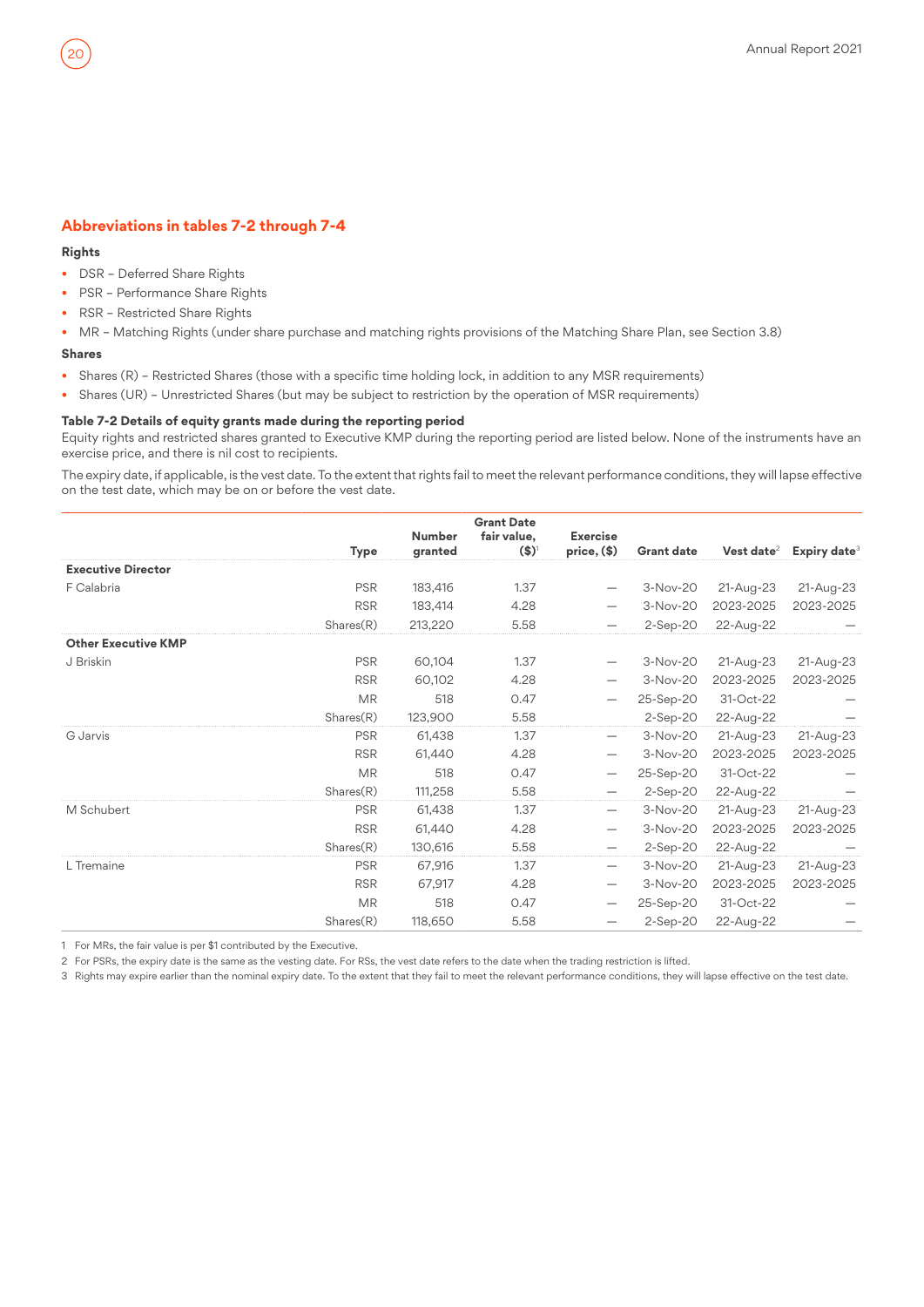#### **Table 7-3 (a) Details of, and movements in, equity rights and ordinary shares of the Company - Executive KMP**

The following table summarises holdings and movements of rights and ordinary shares held (directly, indirectly or beneficially, including by related parties) over the reporting period (or KMP portion of the period), including grants, transactions and forfeits, by value and by number. See Table 7-4 for further details of the terms and conditions of those rights.

|                            |             |                            | Granted/Acquired <sup>2,3</sup> |                          |            | <b>Exercised/Released</b> |                      |         | Forfeited/                              |  |  |
|----------------------------|-------------|----------------------------|---------------------------------|--------------------------|------------|---------------------------|----------------------|---------|-----------------------------------------|--|--|
|                            | <b>Type</b> | Held at start <sup>1</sup> | Number <sup>,</sup>             | Value (\$)               | No. vested | Number                    | Value $(\$)^{\circ}$ |         | disposed <sup>4,5</sup> Held at end,6,7 |  |  |
| <b>Executive Director</b>  |             |                            |                                 |                          |            |                           |                      |         |                                         |  |  |
| F Calabria                 | Options     | 632,995                    | $\circ$                         | $\circ$                  | $\circ$    | $\circ$                   | $\circ$              | $\circ$ | 632,995                                 |  |  |
|                            | <b>PSR</b>  | 958,872                    | 183,416                         | 251,280                  | 47,316     | 47,316                    | 264,496              | 19,703  | 1,075,269                               |  |  |
|                            | <b>RSR</b>  | $\circ$                    | 183,414                         | 785,012                  | $\circ$    | $\circ$                   | $\circ$              | $\circ$ | 183,414                                 |  |  |
|                            | <b>DSR</b>  | 110,779                    | $\circ$                         | $\circ$                  | 65,223     | 65,223                    | 364,597              | $\circ$ | 45,556                                  |  |  |
|                            | Shares (R)  | 249,926                    | 213,220                         | 1,189,768                | $\circ$    | 106,684                   | 596,364              | O       | 356,462                                 |  |  |
|                            | Shares(UR)  | 187,340                    | 219,223                         | $\circ$                  | $\circ$    | $\circ$                   | $\circ$              | $\circ$ | 406,563                                 |  |  |
| <b>Other Executive KMP</b> |             |                            |                                 |                          |            |                           |                      |         |                                         |  |  |
| J Briskin                  | Options     | 86,910                     | $\circ$                         | $\circ$                  | $\circ$    | $\circ$                   | $\circ$              | $\circ$ | 86,910                                  |  |  |
|                            | <b>PSR</b>  | 250,886                    | 60,104                          | 82,342                   | 9,368      | 9,368                     | 52,367               | 26,289  | 275,333                                 |  |  |
|                            | <b>RSR</b>  | $\circ$                    | 60,102                          | 257,237                  | $\circ$    | $\circ$                   | $\circ$              | $\circ$ | 60,102                                  |  |  |
|                            | <b>MR</b>   | 190                        | 518                             | 2,256                    | O          | $\circ$                   | $\circ$              | O       | 708                                     |  |  |
|                            | Shares (R)  | 80,124                     | 123,900                         | 691,362                  | $\circ$    | 33,435                    | 186,902              | $\circ$ | 170,589                                 |  |  |
|                            | Shares(UR)  | 64,574                     | 43,838                          | O                        | $\circ$    | $\circ$                   | $\circ$              | $\circ$ | 108,412                                 |  |  |
| G Jarvis                   | Options     | 164,927                    | $\circ$                         | $\circ$                  | $\circ$    | $\circ$                   | $\circ$              | $\circ$ | 164,927                                 |  |  |
|                            | <b>PSR</b>  | 250,848                    | 61,438                          | 84,170                   | 14,644     | 14,644                    | 81,860               | 6,097   | 291,545                                 |  |  |
|                            | <b>RSR</b>  | $\circ$                    | 61,440                          | 262,963                  | $\circ$    | $\circ$                   | $\circ$              | $\circ$ | 61,440                                  |  |  |
|                            | <b>MR</b>   | 509                        | 518                             | 2,256                    | 319        | 319                       | 1,434                | $\circ$ | 708                                     |  |  |
|                            | Shares (R)  | 199,745                    | 111,258                         | 620,820                  | 0          | 57,249                    | 320,022              | $\circ$ | 253,754                                 |  |  |
|                            | Shares(UR)  | 65,684                     | 78,933                          | $\circ$                  | $\circ$    | $\circ$                   | $\circ$              | 121,000 | 23,617                                  |  |  |
| M Schubert                 | Options     | 154,160                    | $\circ$                         | $\circ$                  | $\Omega$   | $\circ$                   | $\circ$              | 154,160 | $\circ$                                 |  |  |
|                            | <b>PSR</b>  | 247,480                    | 61,438                          | 84,170                   | 14,375     | 14,375                    | 80,356               | 294,543 | $\circ$                                 |  |  |
|                            | <b>RSR</b>  | $\circ$                    | 61,440                          | 262,963                  | $\circ$    | $\circlearrowright$       | $\circ$              | 61,440  | $\circ$                                 |  |  |
|                            | Shares (R)  | 85,992                     | 130,616                         | 728,837                  | О          | 33,717                    | 188,478              | 182,891 | $\circ$                                 |  |  |
|                            | Shares(UR)  | 51,414                     | 48,274                          | $\circ$                  | $\circ$    | $\circ$                   | 0                    | 60,000  | 39,688                                  |  |  |
| L Tremaine                 | Options     | 81,441                     | $\circ$                         | $\circ$                  | $\circ$    | $\circ$                   | $\circ$              | $\circ$ | 81,441                                  |  |  |
|                            | <b>PSR</b>  | 314,546                    | 67,916                          | 93,045                   | 17,237     | 17,237                    | 96,355               | 7,178   | 358,047                                 |  |  |
|                            | <b>RSR</b>  | $\circ$                    | 67,917                          | 290,685                  | $\circ$    | $\circ$                   | $\circ$              | $\circ$ | 67,917                                  |  |  |
|                            | <b>DSR</b>  | 76,202                     | $\circ$                         | $\overline{\phantom{0}}$ | 76,202     | 76,202                    | 425,969              | O       | $\circ$                                 |  |  |
|                            | <b>MR</b>   | 509                        | 518                             | 2256                     | 319        | 319                       | 1,434                | O       | 708                                     |  |  |
|                            | Shares (R)  | 167,590                    | 118,650                         | 662,067                  | $\circ$    | 72,500                    | 405,275              | $\circ$ | 213,740                                 |  |  |
|                            | Shares(UR)  | 210,814                    | 167,293                         | $\circ$                  | $\circ$    | O                         | $\circ$              | 0       | 378,107                                 |  |  |

1 The number of instruments that held at the start/end of the reporting period.

2 Rights to equity and RSs in the Company granted to Executive KMP during the reporting period under the Equity Incentive Plan, as listed in Table 7-2. These were provided at no cost to the recipients.

3 Shares(UR) include purchases and transfers in, and shares received upon the vesting and exercise of PSRs and DSRs. For Other Executive KMP includes allotments of fully paid ordinary shares granted or acquired under the Employee Share Plan (number of shares acquired: G Jarvis 1.035; J Briskin 1,035; L Tremaine: 1,035). Executive Directors do not participate in the GESP or the MSP.

4 Forfeited Options and PSRs were granted in October 2015.

5 Sales and transfers out.

6 Options granted in 2016 and 2017, and PSRs granted in 2017 and 2018 failed to meet their test on 30 June 2021 and were subsequently lapsed, following wich the remainig number of instruments held is as follows: Options (F Calabria:401,288; G Jarvis: 93,219), PSRs (F Calabria:792,280; J Briskin: 216,861; G Jarvis:228,829; L Tremain: 296,822). 7 Rights are automatically exercised on vesting. There were no vested Options as at the end of the period. Other than rights and RSs disclosed elsewhere in this Report, no other equity instruments, including shares in the Company, were granted to KMP during the period.

8 After vesting and after payment of any exercise price (the exercise price for DSRs is nil). The value of rights exercised is calculated as the closing market price of the Company's shares on the ASX on the date of exercise, after deducting any exercise price. The exercise price for PSRs and DSRs is nil. DSRs vesting in the period were granted on 30 August 2016 (vested 26 August 2019), 30 August 2017 (vested 10 July 2019) and 18 October 2017 (vested 26 August 2019).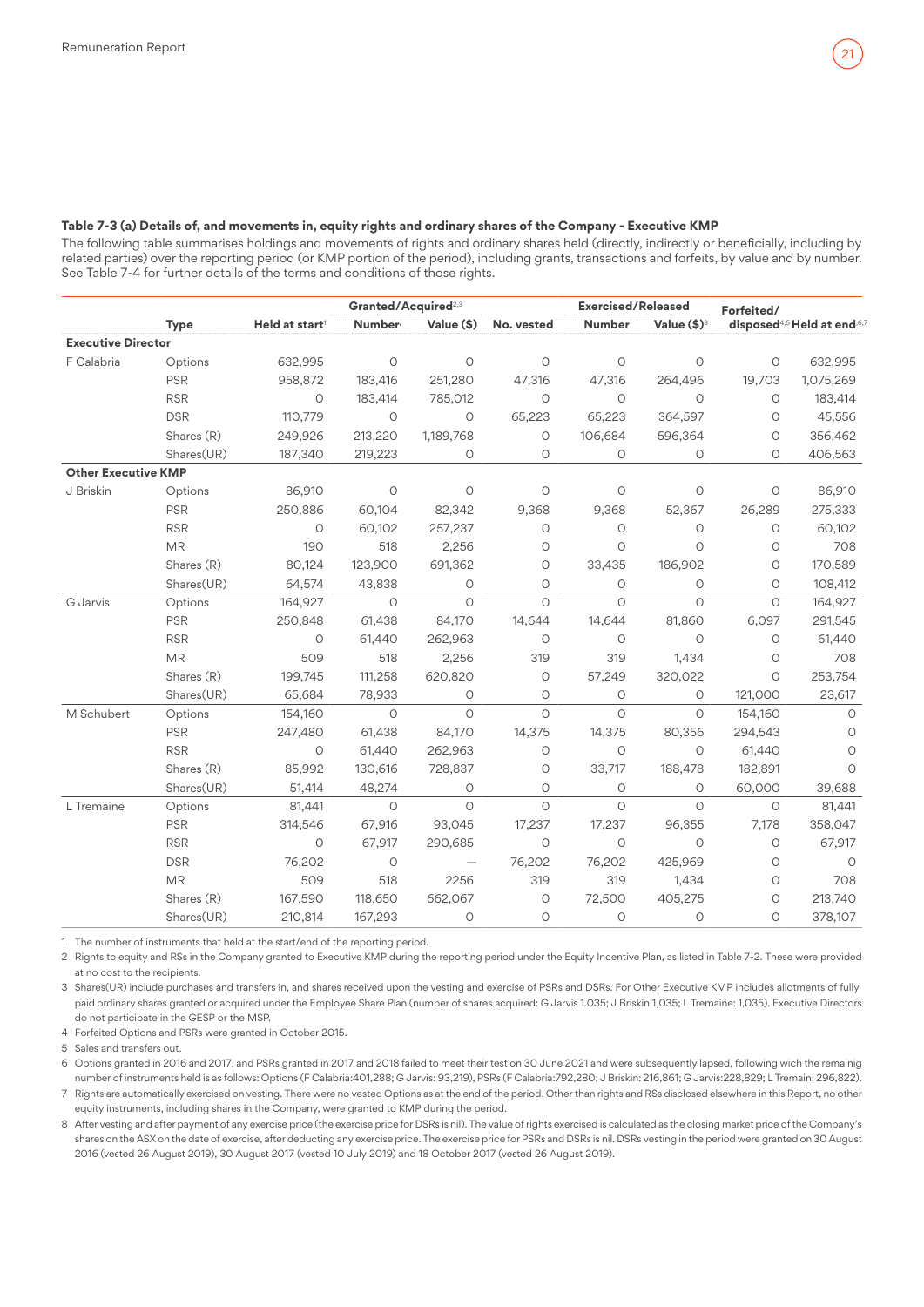|                           | Type       | Held at start <sup>1</sup> | Acquired <sup>2</sup> | <b>Disposed</b> <sup>3</sup> | Held at end <sup>1,4</sup> |
|---------------------------|------------|----------------------------|-----------------------|------------------------------|----------------------------|
| NEDs current <sup>5</sup> |            |                            |                       |                              |                            |
| J Akehurst                | Shares(UR) | 71,200                     |                       |                              | 71,200                     |
| I Atlas                   | Shares(UR) | Ω                          | 50,000                |                              | 50,000                     |
| M Brenner                 | Shares(UR) | 28,367                     |                       |                              | 28,367                     |
| <b>G</b> Lalicker         | Shares(UR) | 100,000                    |                       |                              | 100,000                    |
| M McCormack               | Shares(UR) | O                          | 100,000               | Ο                            | 100,000                    |
| <b>B</b> Morgan           | Shares(UR) | 47.143                     |                       |                              | 47.143                     |
| S Perkins                 | Shares(UR) | 30,000                     | 26,000                | Ω                            | 56,000                     |
| S Sargent                 | Shares(UR) | 31.429                     | 10,000                |                              | 41,429                     |
| J Withers                 | Shares(UR) |                            |                       |                              |                            |
| NEDs former               |            |                            |                       |                              |                            |
| G Cairns                  | Shares(UR) | 163,660                    |                       |                              | 163,660                    |
| T Engelhard <sup>6</sup>  | Shares(UR) | 34,421                     |                       | 34,421                       |                            |

#### **Table 7-3 (b) Details of, and movements in, equity rights and ordinary shares of the Company - NEDs**

1 The number of instruments that held at the start/end of the reporting period.

2 Purchases and transfers in.

3 Sales and transfers out.

4 Rights are automatically exercised on vesting. There were no vested Options as at the end of the period. Other than rights and RSs disclosed elsewhere in this Report, no other equity instruments, including shares in the Company, were granted to KMP during the period.

5 NEDs are not issued shares under any incentive or equity plans. Acquisitions include purchases of shares on market, or pursuant to the Company's dividend reinvestment plan or the August 2015 Entitlement Offer.

6 The disposal of shares occurred post retirement.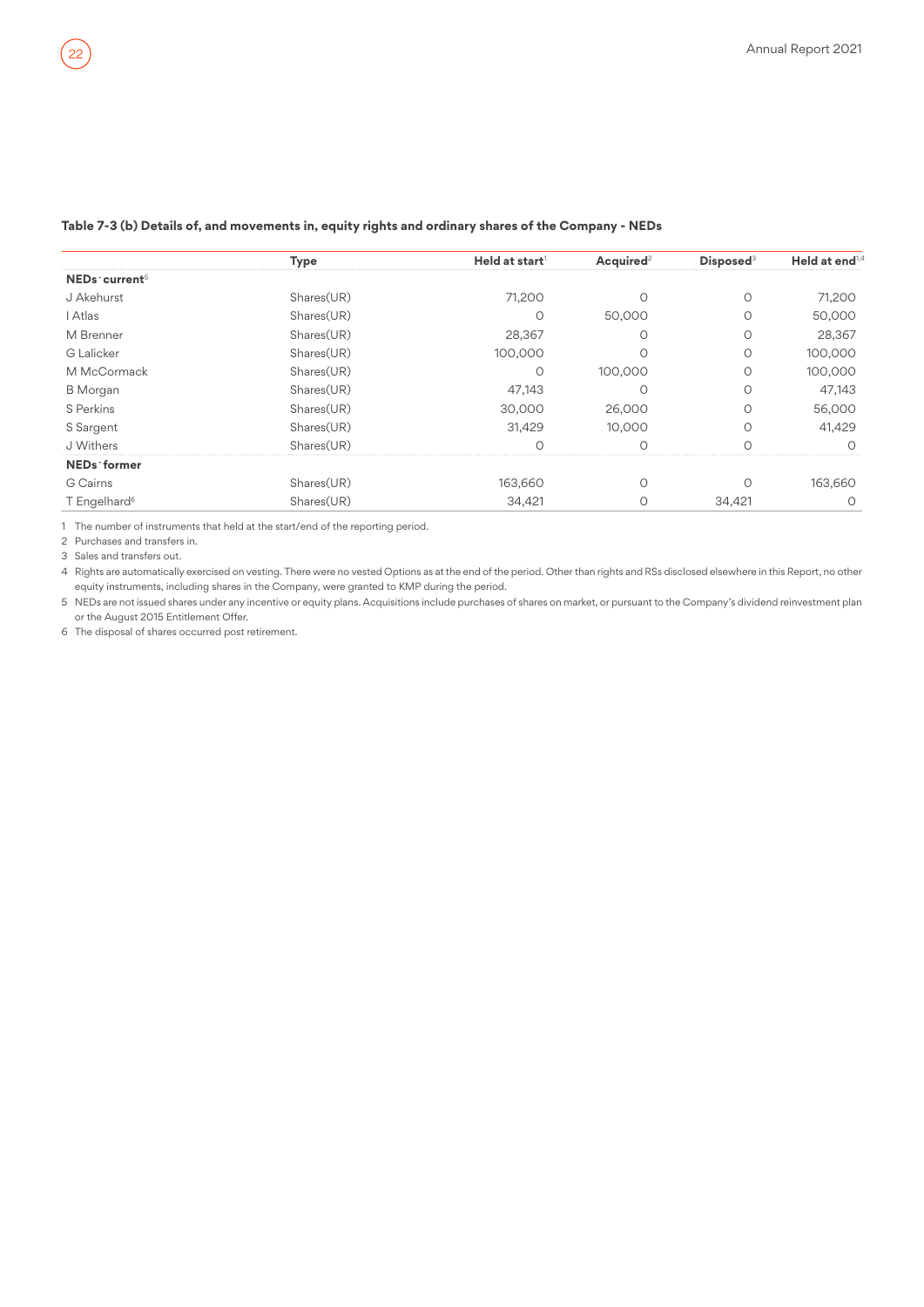#### **Table 7-4 Summary of share rights outstanding**

The table below lists all the share rights outstanding at 30 June 2021 that have been granted to current or former employees (including Executive Directors and Executive KMP) under equity-based incentive plans. Equity-based incentives are not granted to NEDs. No terms of equity-settled share-based transactions have been altered or modified subsequent to grant. Share rights that failed to meet their performance hurdles on test dates on or before 30 June 2021 lapsed effective on that test date.

|                       |                                           | <b>Number</b>              |                              |                                           |                                             |
|-----------------------|-------------------------------------------|----------------------------|------------------------------|-------------------------------------------|---------------------------------------------|
| Granted               | <b>Number</b><br>Outstanding <sup>1</sup> | outstanding<br>held by KMP | <b>Exercise</b><br>price, \$ | <b>Earliest</b><br>vest date <sup>2</sup> | Last possible<br>expiry date <sup>3,4</sup> |
| <b>Legacy Options</b> |                                           |                            |                              |                                           |                                             |
| 30-Aug-16             | 1,350,898                                 | 303,415                    | 5.67                         | 23-Aug-21                                 | 23-Aug-21                                   |
| 19-Oct-16             | 450,000                                   | $\circ$                    | 5.21                         | 23-Aug-21                                 | 23-Aug-21                                   |
| 30-Aug-17             | 81.441                                    | 81,441                     | 7.37                         | 23-Aug-21                                 | 23-Aug-21                                   |
| 30-Aug-17             | 821.594                                   | 180,129                    | 7.37                         | 22-Aug-22                                 | 23-Aug-27                                   |
| 18-Oct-17             | 401,288                                   | 401,288                    | 7.37                         | 22-Aug-22                                 | 23-Aug-27                                   |
| <b>PSRs</b>           |                                           |                            |                              |                                           |                                             |
| 30-Aug-17             | 801,123                                   | 56,948                     |                              | 23-Aug-21                                 |                                             |
| 18-Oct-17             | 126,866                                   | 126,866                    |                              | 23-Aug-21                                 |                                             |
| 10-Sep-18             | 1,279,914                                 | 250,929                    |                              | 23-Aug-21                                 |                                             |
| 17-Oct-18             | 312,245                                   | 312,245                    |                              | 23-Aug-21                                 |                                             |
| 30-Aug-19             | 1,714,271                                 | 427,590                    |                              | 22-Aug-22                                 |                                             |
| 16-Oct-19             | 452,742                                   | 452,742                    |                              | 22-Aug-22                                 |                                             |
| 3-Nov-20              | 983,143                                   | 372,874                    |                              | 21-Aug-23                                 |                                             |
| <b>RSRs</b>           |                                           |                            |                              |                                           |                                             |
| 3-Nov-20              | 331,723                                   | 124,291                    |                              | 21-Aug-23                                 |                                             |
| 3-Nov-20              | 331,723                                   | 124,291                    |                              | 26-Aug-24                                 |                                             |
| 3-Nov-20              | 331,723                                   | 124,291                    |                              | 25-Aug-25                                 |                                             |
| <b>DSRs</b>           |                                           |                            |                              |                                           |                                             |
| 18-Oct-17             | 45,556                                    | 45,556                     |                              | 23-Aug-21                                 |                                             |
| <b>MRs</b>            |                                           |                            |                              |                                           |                                             |
| 27-Sep-19             | 206,685                                   | 1,293                      |                              | 31-Oct-21                                 |                                             |
| 25-Sep-20             | 169,210                                   | 831                        |                              | 31-Oct-22                                 |                                             |

1 Options and PSRs with the Earliest Vest Date of 23 Aug 2021 were tested on 30 June 2021. As they did not satisfy the vesting conditions they will lapse on 23 August 2021 in accordance with the Plan Rules: Options granted in 2016 and 2017, PSRs granted in 2017 and 2018 (TSR hurdle only, the remaining total balance of 2018 PSRs: 804,942; held by KMP:281,586).

2 The vest date for PSRs and RSRs granted since 2018 does not include the trading restriction of approximately one to two years that applies to the shares allocated on vesting.

3 Where no expiry is given, automatic exercise applies at vesting. To the extent that rights fail to meet the relevant performance conditions, they will lapse effective on the test date, which may be on or before the vest date.

4 Options with the Expiry Date of 23 Aug 2021 failed their test on 30 June 2021 and as such will lapse on 23 August 2021, in accordance with the Plan Rules.